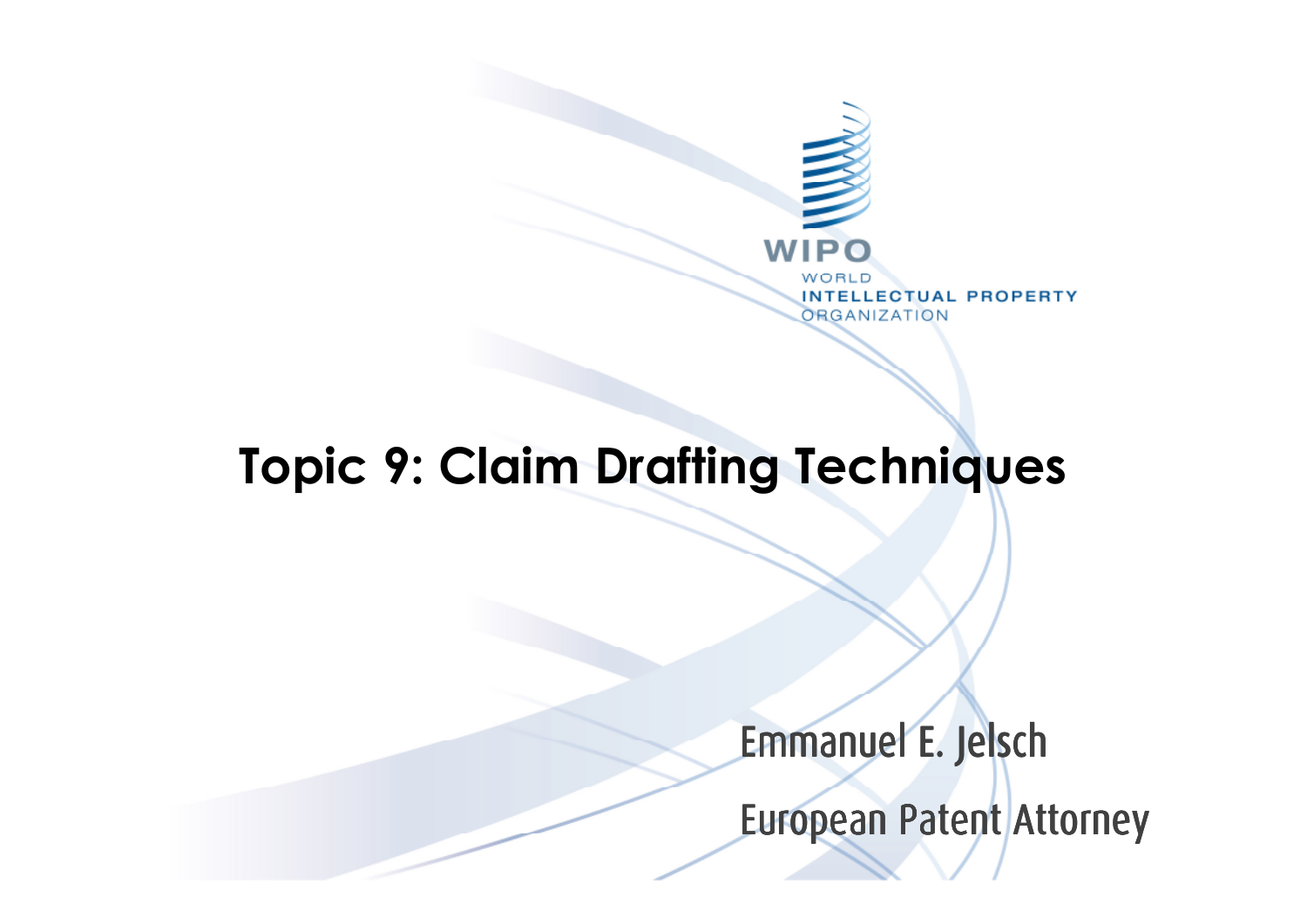#### **The Claims --**

- Represent the heart of the patent application
- Define the scope of protection given to an invention
- Are usually the first and sometimes the only parts of patent application actually reviewed by the patent examiner

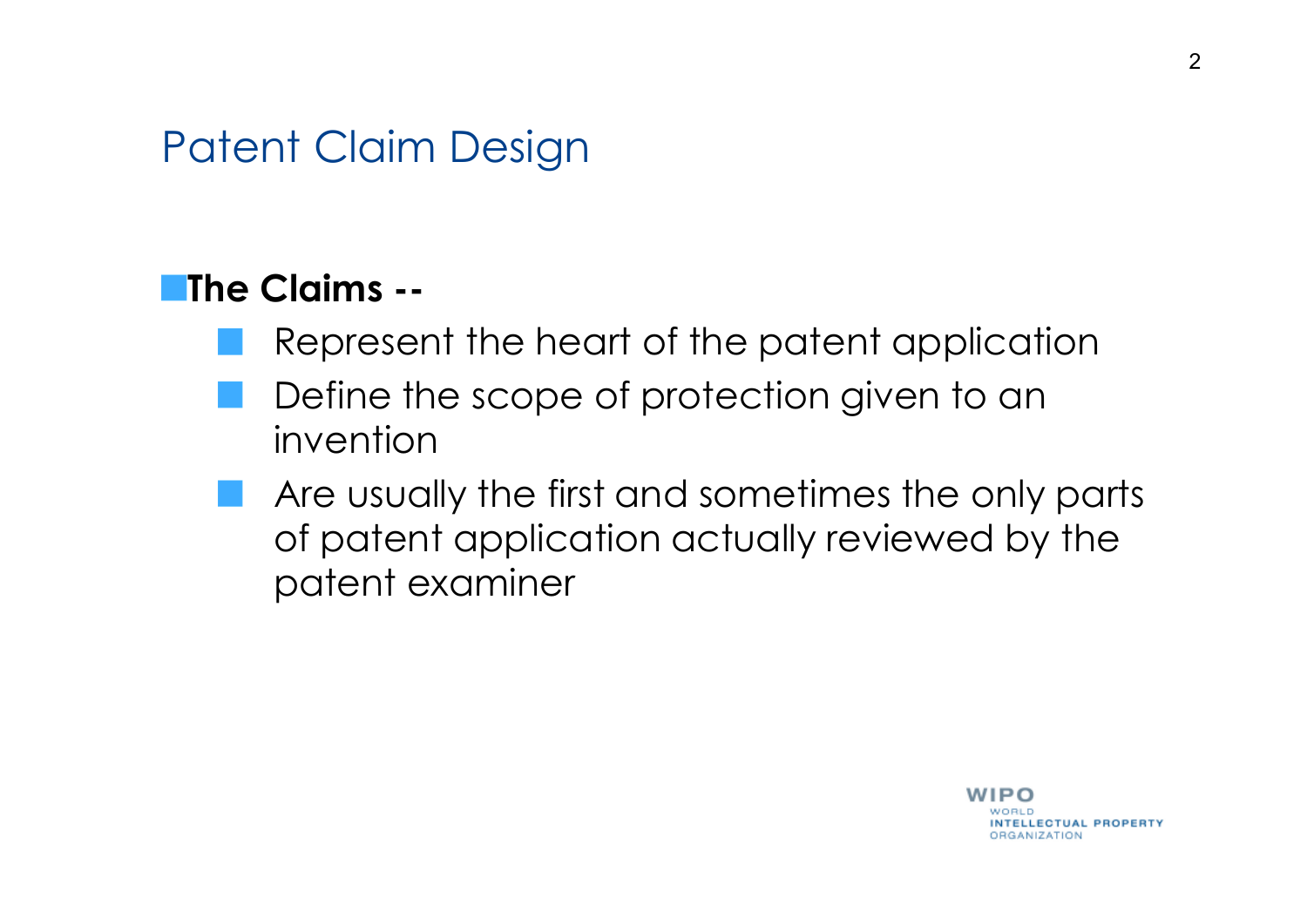# Drafting Patent Applications

**Nonce the patent agent understands the invention,** then he can begin preparing the patent application.

- Prepare draft claims for the invention as the **first** step.
	- The patent agent may want to sketch out draft claims in the disclosure meeting with the inventor
	- **This procedure will often confirm for the** patent agent has understood the invention - immediate feedback from the inventor



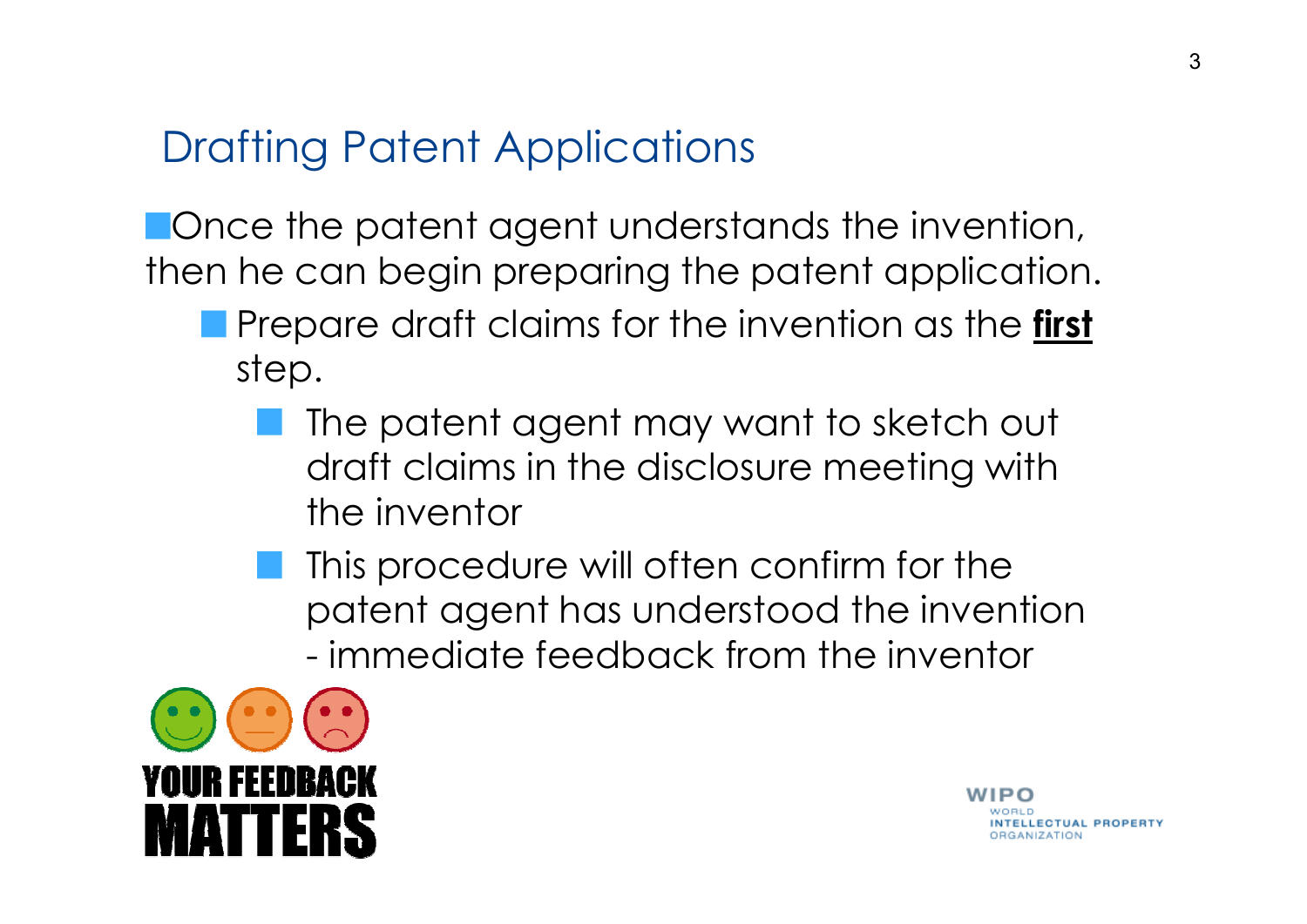### Drafting Patent Applications

**I**In the initial draft claims, the patent agent may wish to use a "picture" claim

- A picture claim essentially "draws a picture" of the invention in words
- A picture claim is not typically the broadest claim & does not use highly abstract language
- But a picture claim can be helpful in beginning the process of finding the broadest possible claim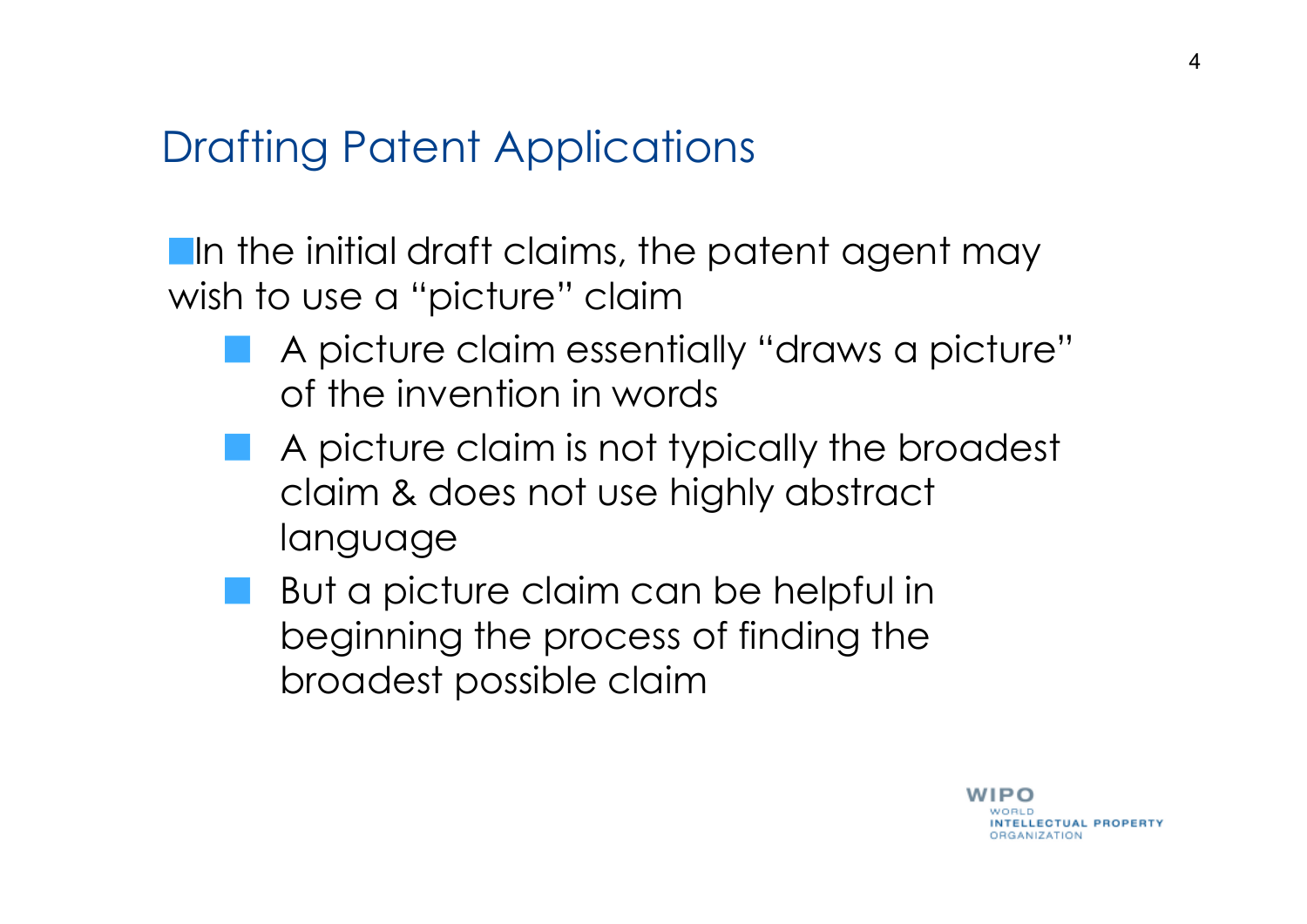### Drafting Patent Applications

A picture claim may be helpful in the initial meeting with the inventor since inventors are often unfamiliar with patent claim language

The patent agent will likely develop the most abstract terms possible for the claims later after further consideration of the invention



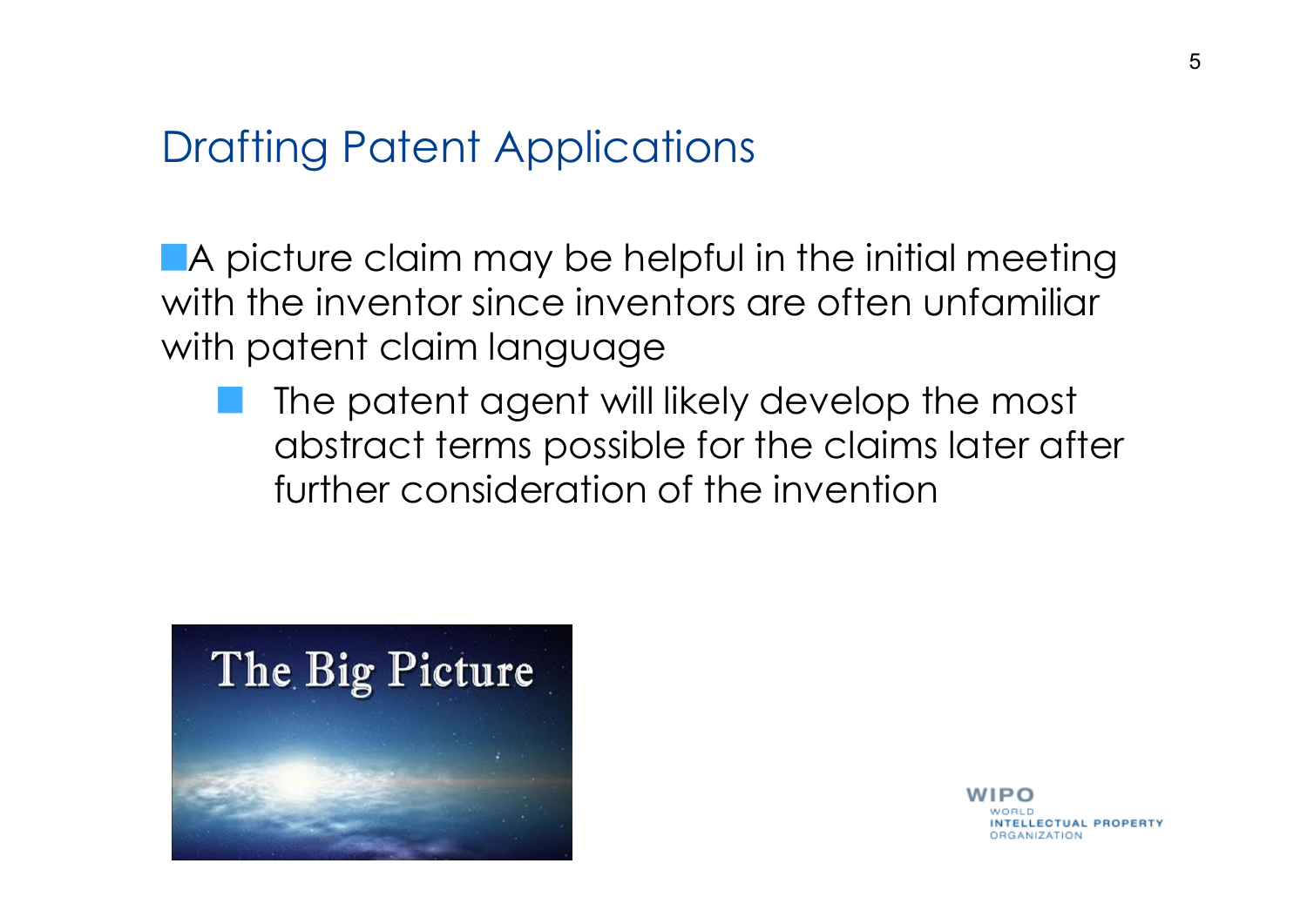# One part / two part form

**CLAIMS in the TWO-PART FORM** 

 $\cdots$ 



 $\alpha = 1$ 

# **CHARACTISING PORTION**

WIPO WORLD **INTELLECTUAL PROPERTY** ORGANIZATION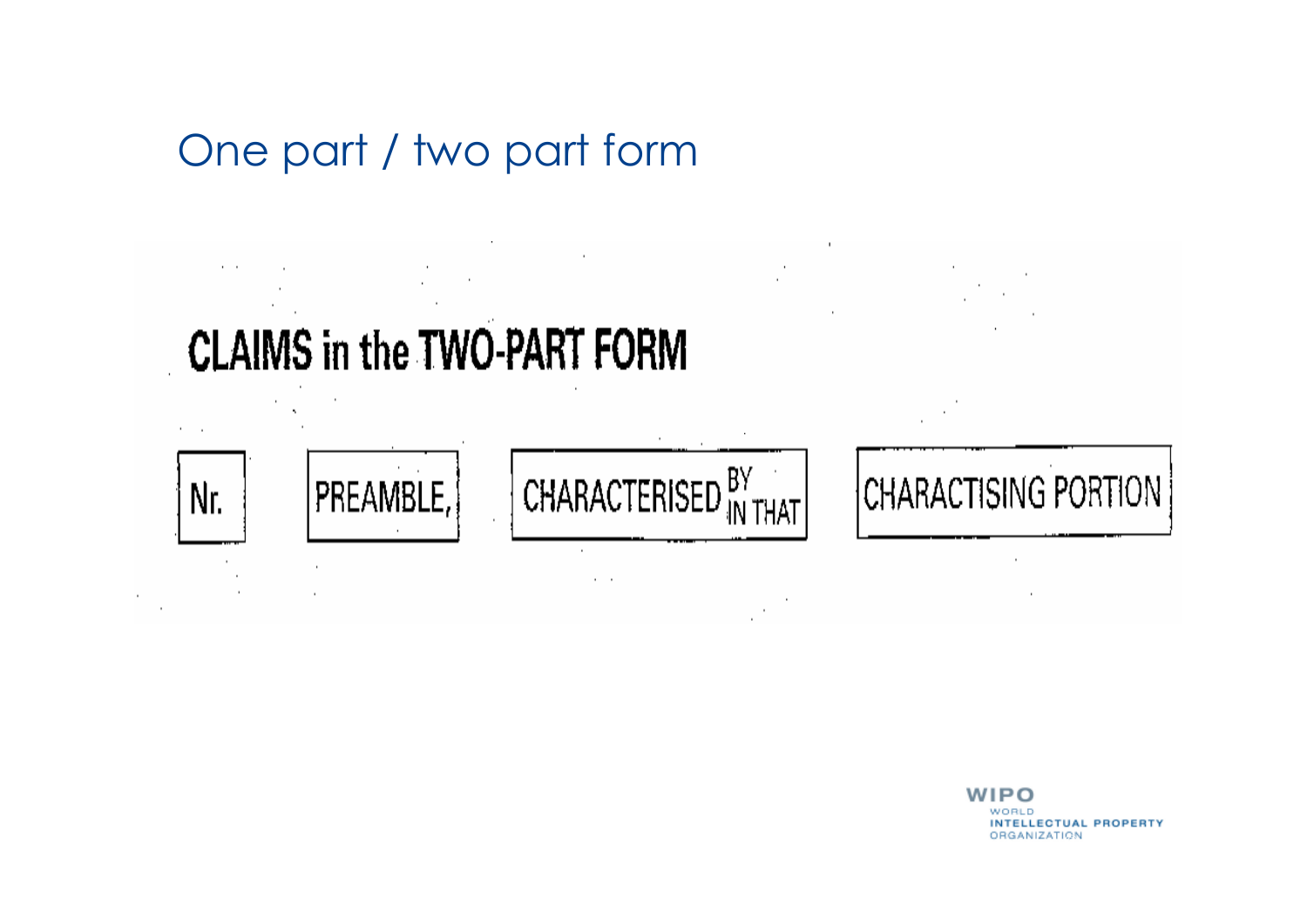**In summary: Prepare the claims first Notainal Write draft claims before preparing the** description, drawings, etc.

- **Discuss the draft claims with the inventor early in** the application drafting process
- Review/revise the claims again once the specification has been completed

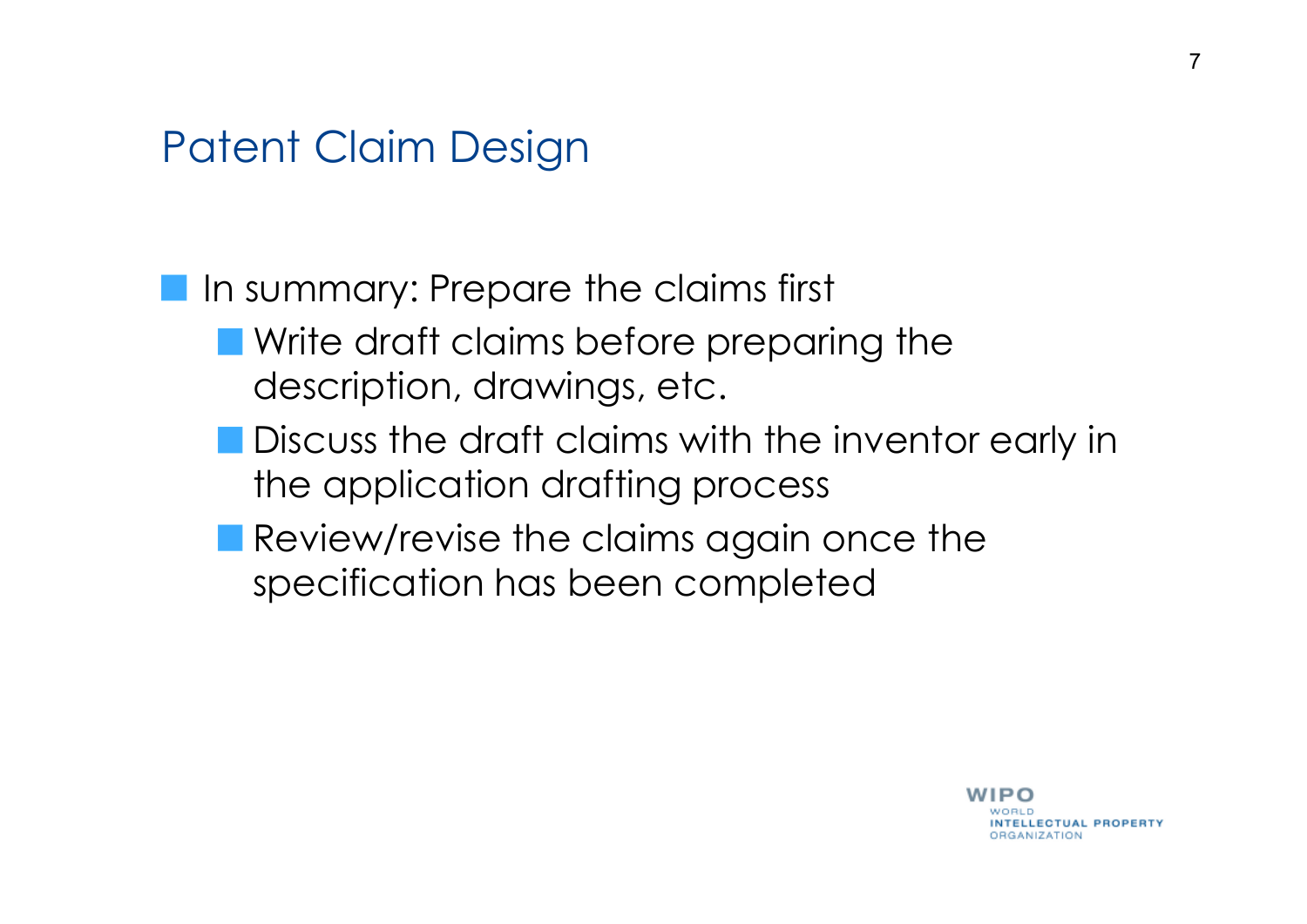### Claims

**The claims are the legally operative part of a patent** application

**The majority of patent agents prepare several draft** patent claims as their first step in drafting a patent application

**Notainally EV and TV ST ST EXAMORM IN EXAM I** When the claims are prepared before drafting the specification, then the patent agent knows precisely which terms need to be described clearly in the description.

8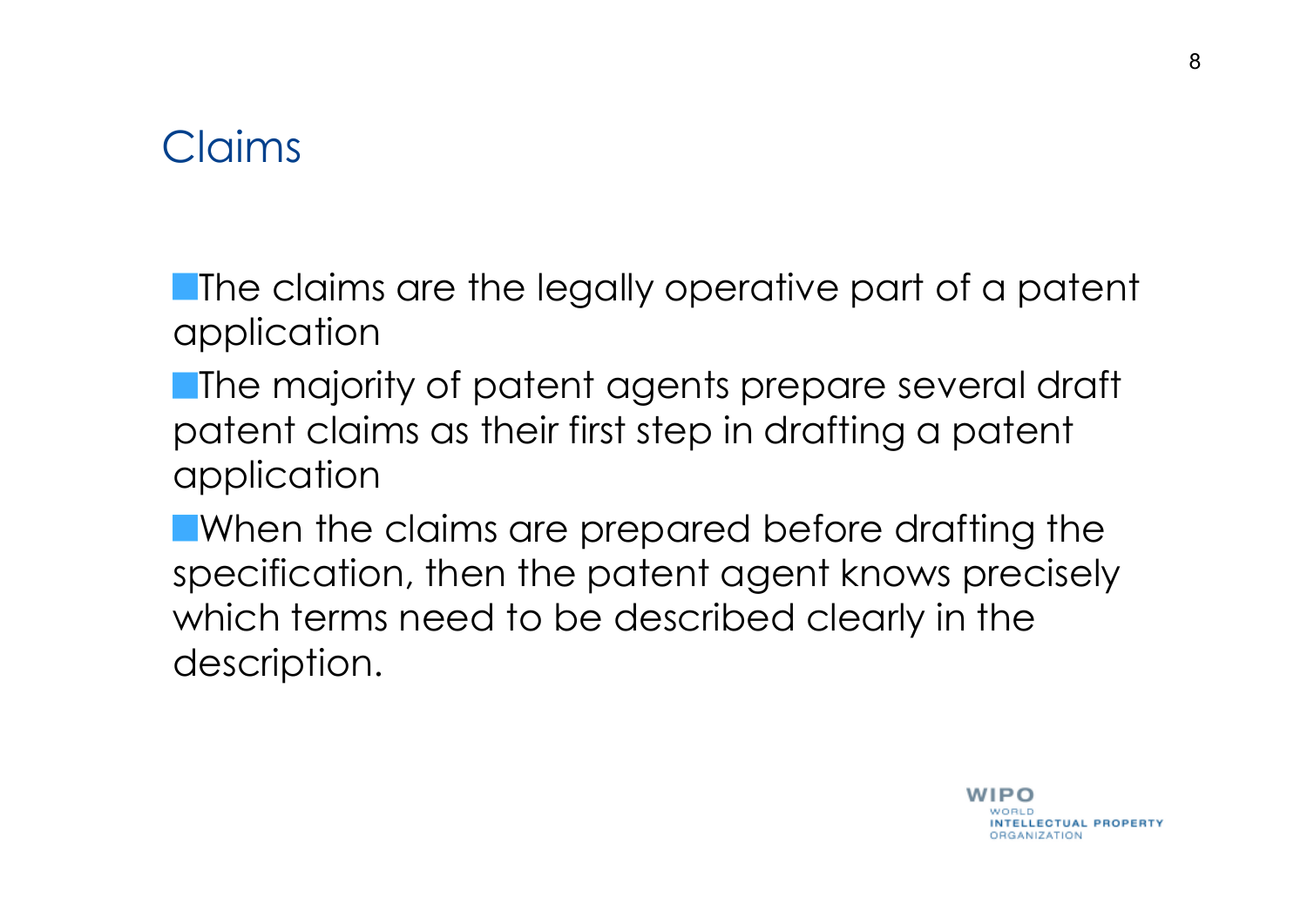# Claims



**After the patent agent has finished his draft** description, then he must reconsider the claims

**If is possible that after preparing the description, the** patent agent may see that the draft claims do not describe the invention as accurately as possible

**Nonce the patent agent has completed the final** claim set

- **He must carefully check the drawings &** description
- **To verify that the claim terms have been** appropriately described & defined.

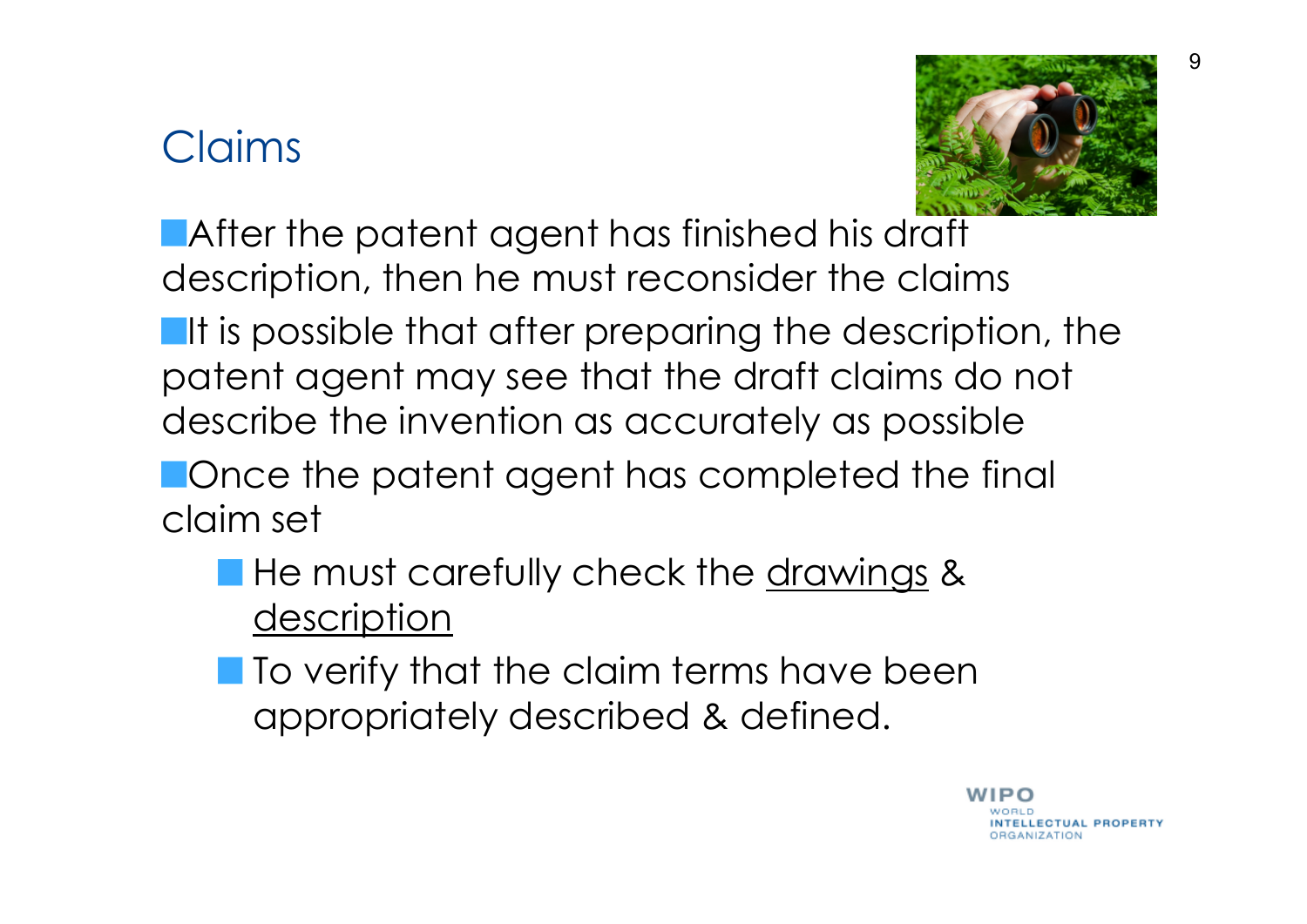# Claims and the Description

**The "detailed description" section, should:** 

**Breath life into the claims,** 



- **Provide a sufficient disclosure of the invention** that a skilled person in the relevant field could make & understand the invention,
- Claims must be supported by the description
- **If the patent agent uses a highly abstract term** in the claims, then he should use this term in the detailed description
- **Offers sufficient depth so that the claims can be** narrowed during patent prosecution to avoid close prior art.

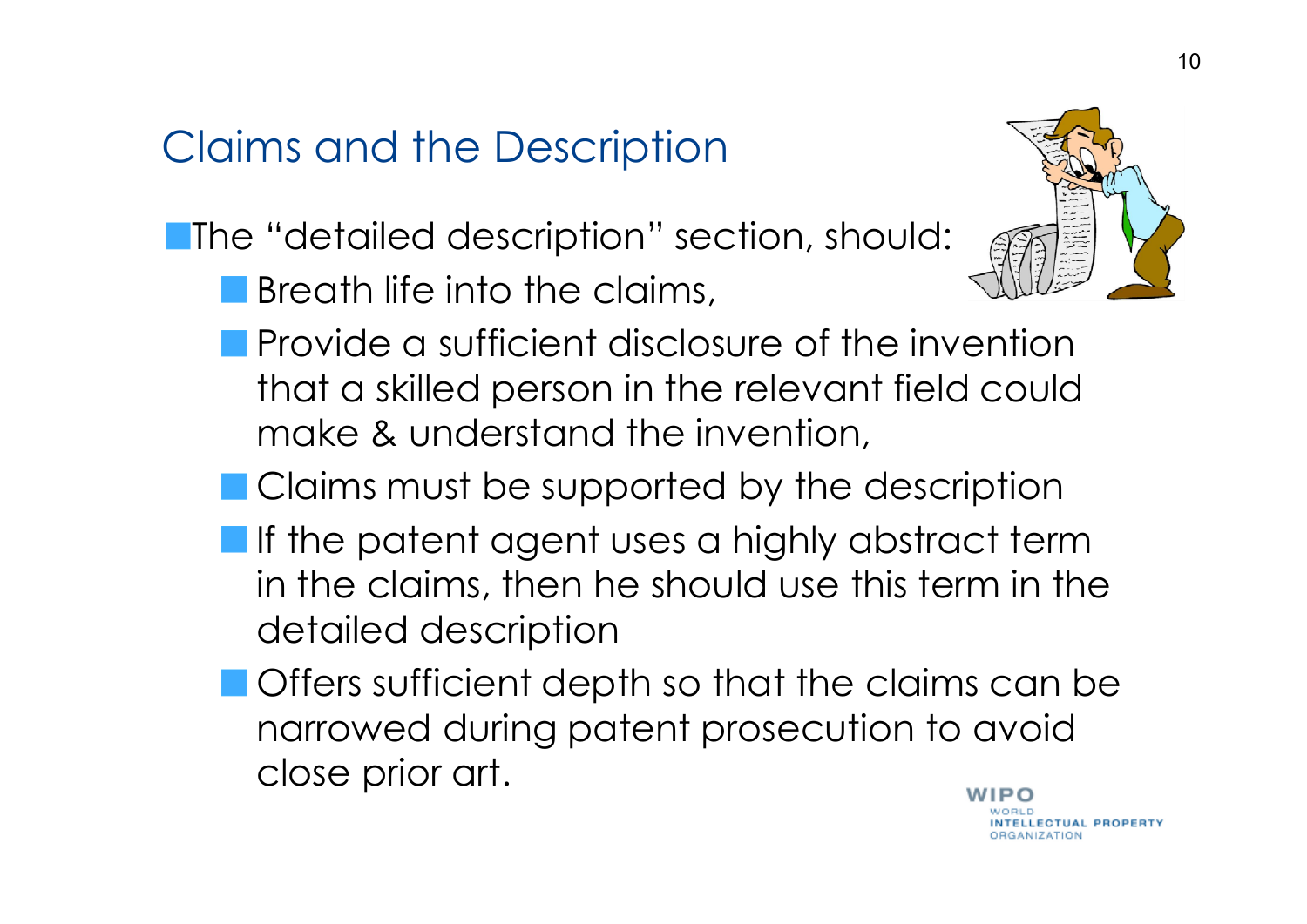#### **Include both broad and narrow claims**

- **Include claims of varying scope**
- **Consider claim sets of varying scope** 
	- **Not just an independent claim followed by** narrower dependent claims

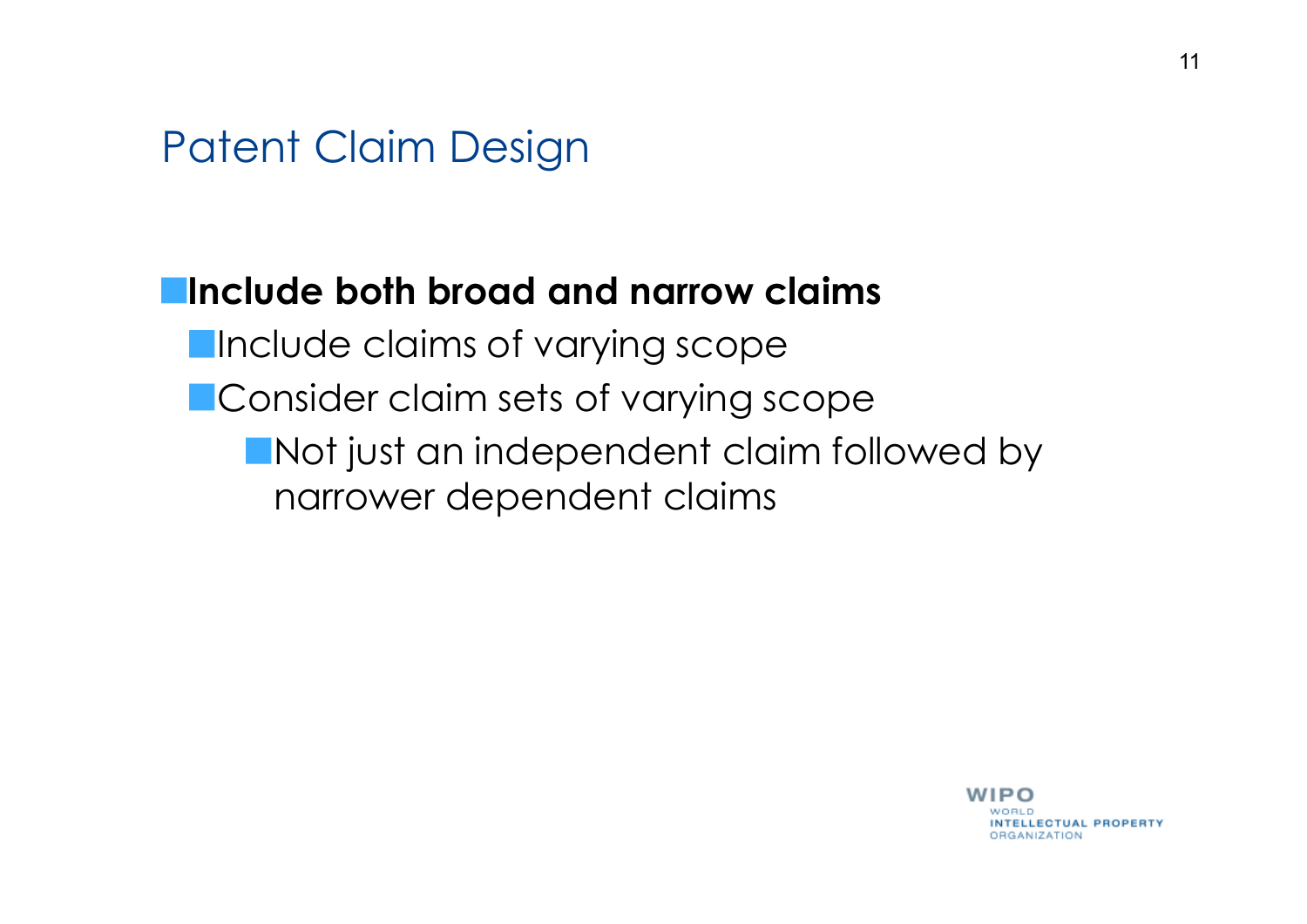**Cives the client a range of options Broad claims will catch a wider group of** infringers **Narrow claims will be more likely to be "valid" in** 

- light of prior art not known during prosecution
- **These options are not mutually exclusive**

**E**Give you client both options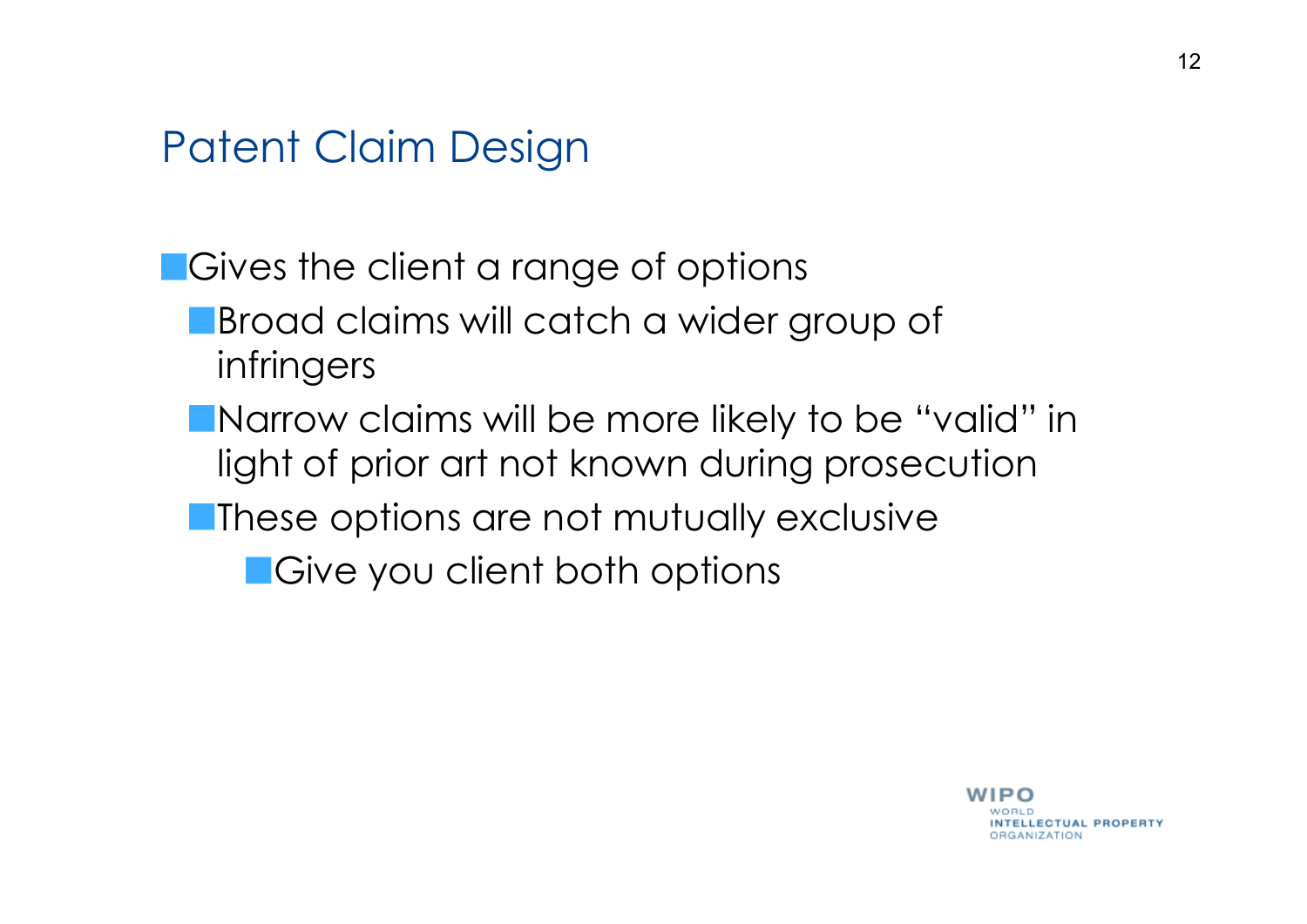**Often, the patent agent can prepare dependent** claims from things he removed from draft claims while writing broad claims.

**As a patent agent, you must be creative in order to** obtain the maximum possible protection.

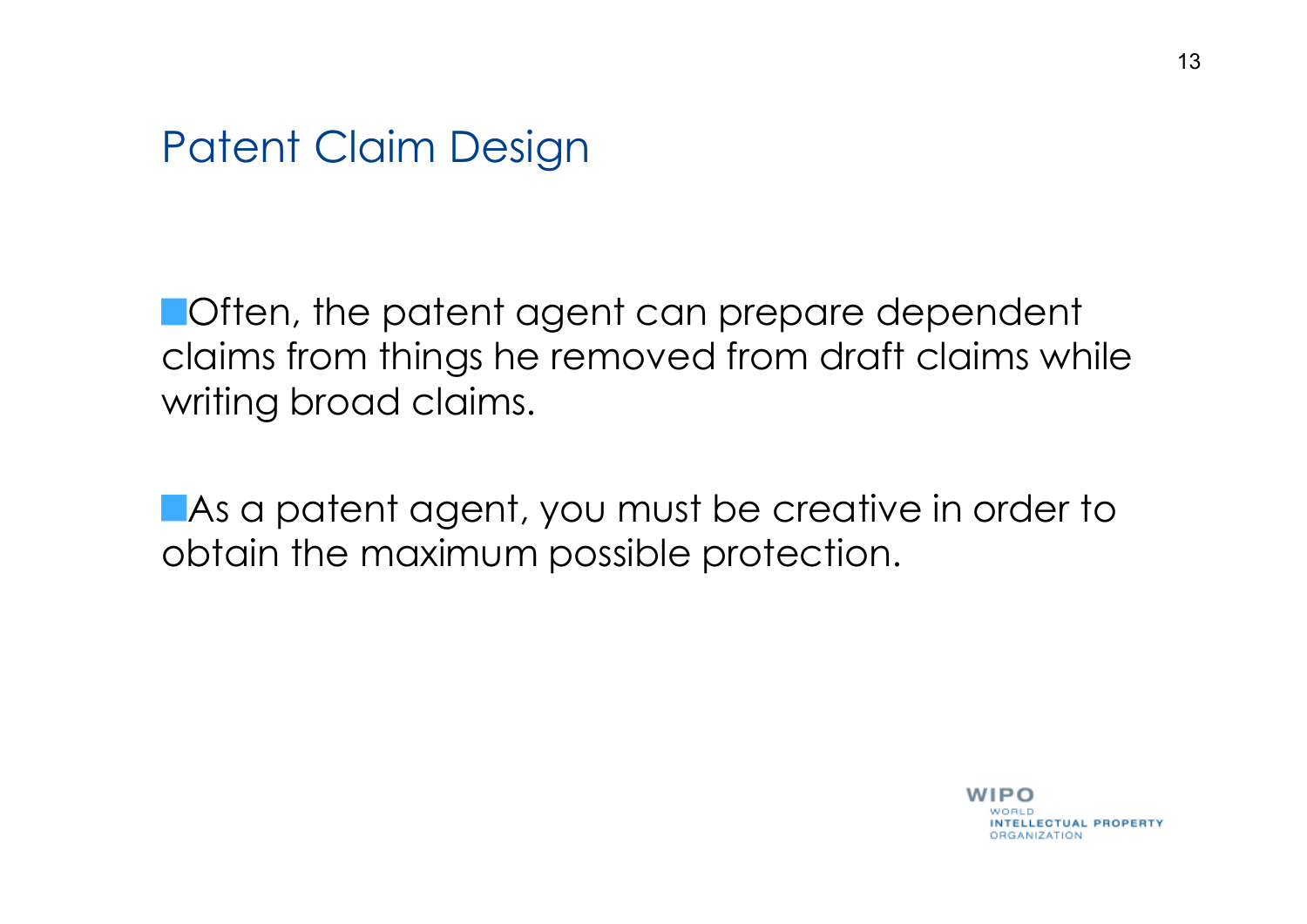### Theory of the Patent Claim

Patent Claims must:

- Define the invention for which patent protection is being sought,
- **Be clear and concise, and**
- Be supported by the description and drawings
	- **Drafted in terms of technical features of the** invention

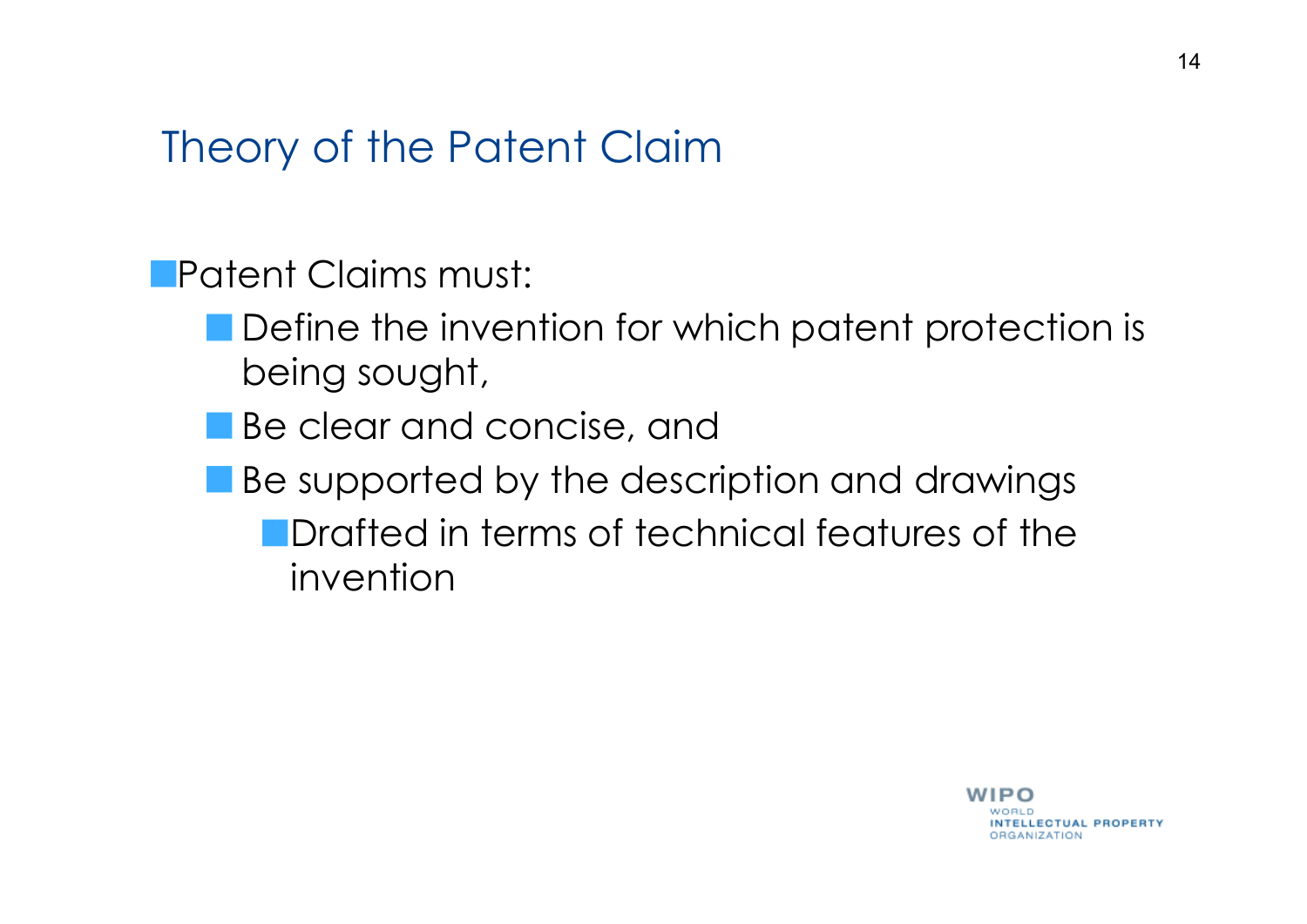### Choice of words in claim

- **Be cautious**
- **Words should capture invention as well as** variants
- **Nord meanings must be appropriate**
- **Nords must convey meaning and cover** invention

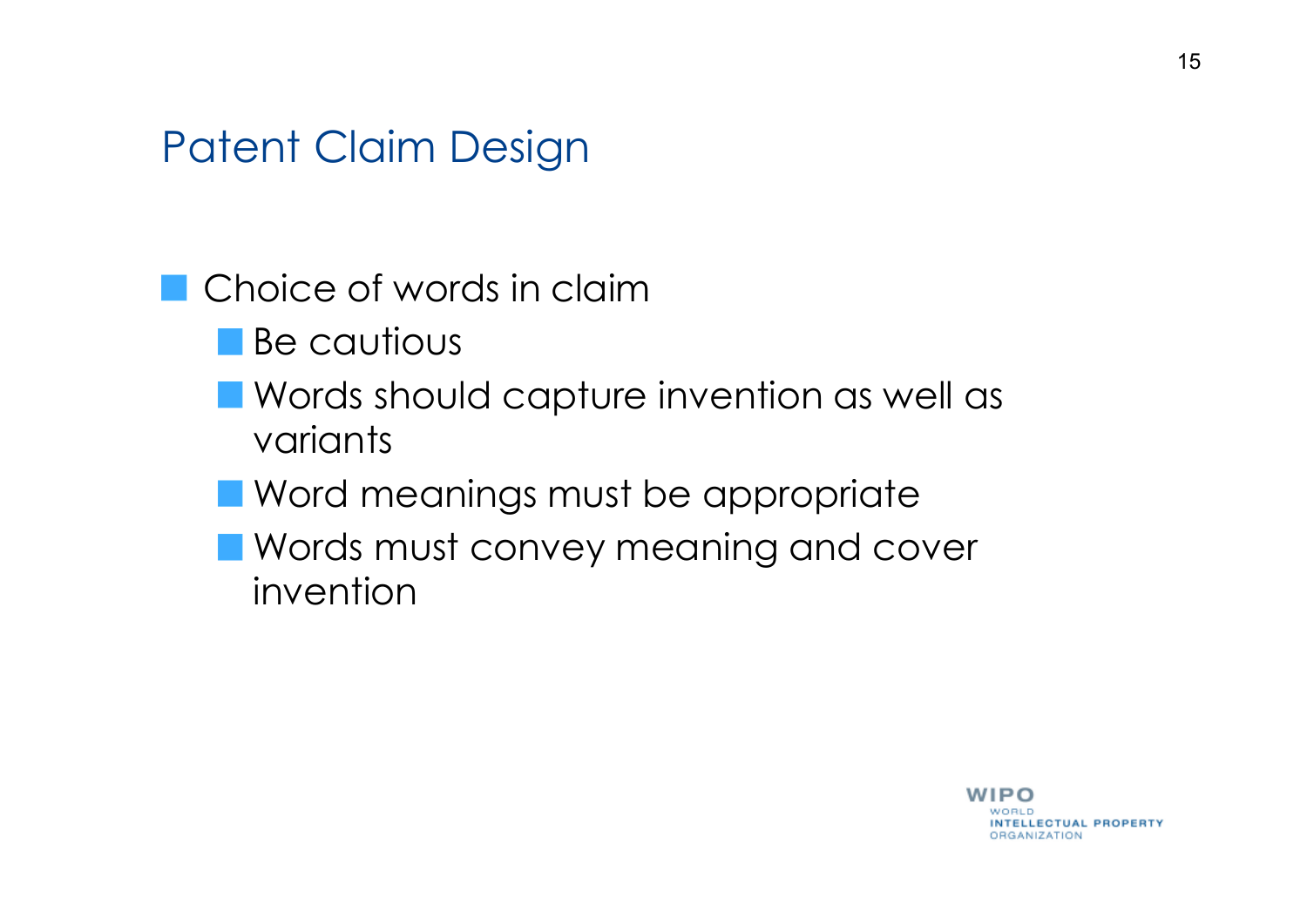### **Choice of words in claim**

- Watch out for "**relative**" words like
	- **Fast, slow, long, short, tall, wide, perfect,** complete, thin, strong, flat, etc.
	- **Unless the relationship lies with another recited** element in the claim
		- Ex: "wherein the first piece is shorter than the second piece"

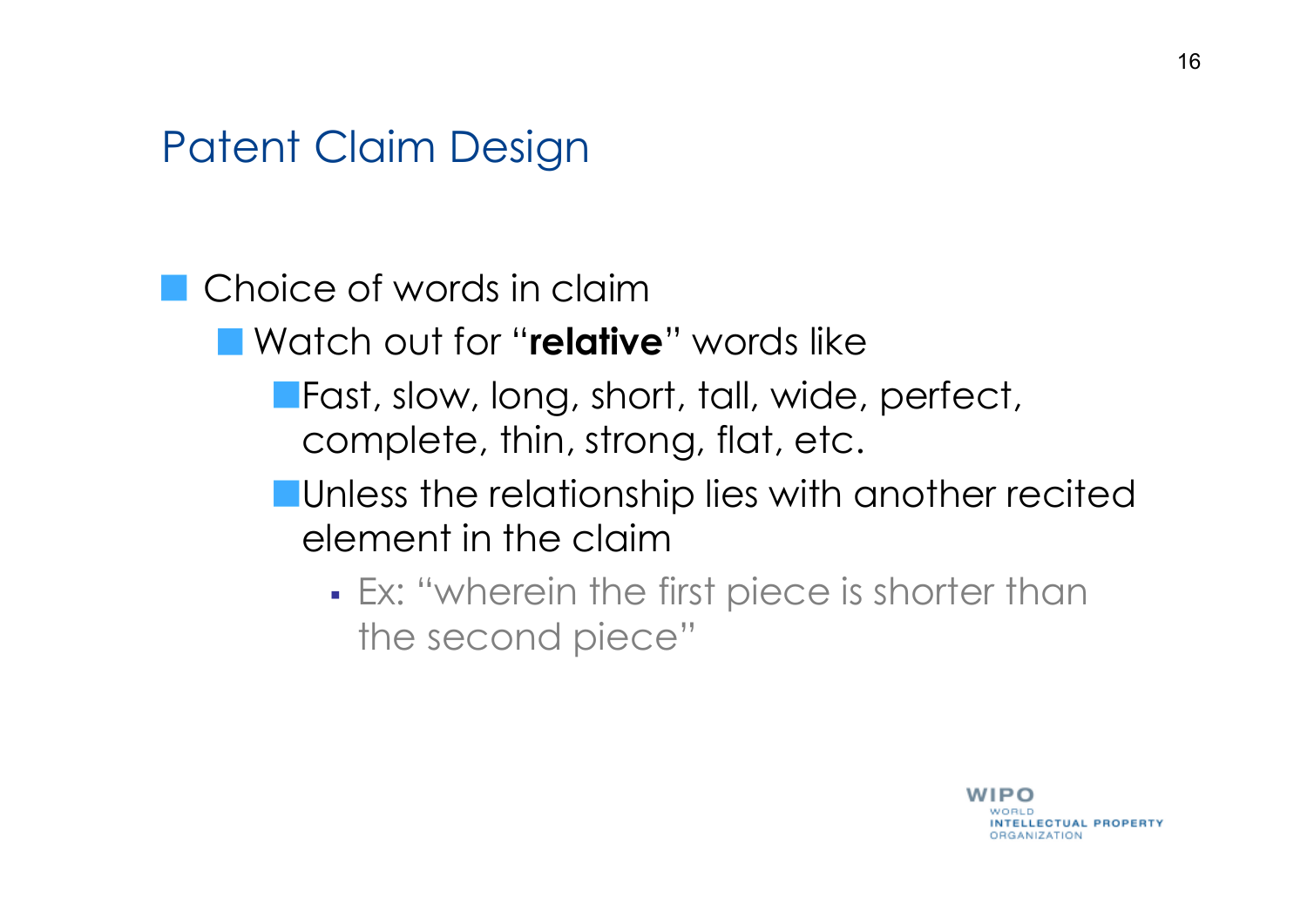### **Choice of words in the claims**

- $\blacksquare$  If you use a word established in a given technical field, make sure that you understand what the word means and doesn't mean
	- **Explain the word's meaning in the description if** necessary
- **If** you use a new word in the claims, then make sure that you clearly establish its meaning in the description.

17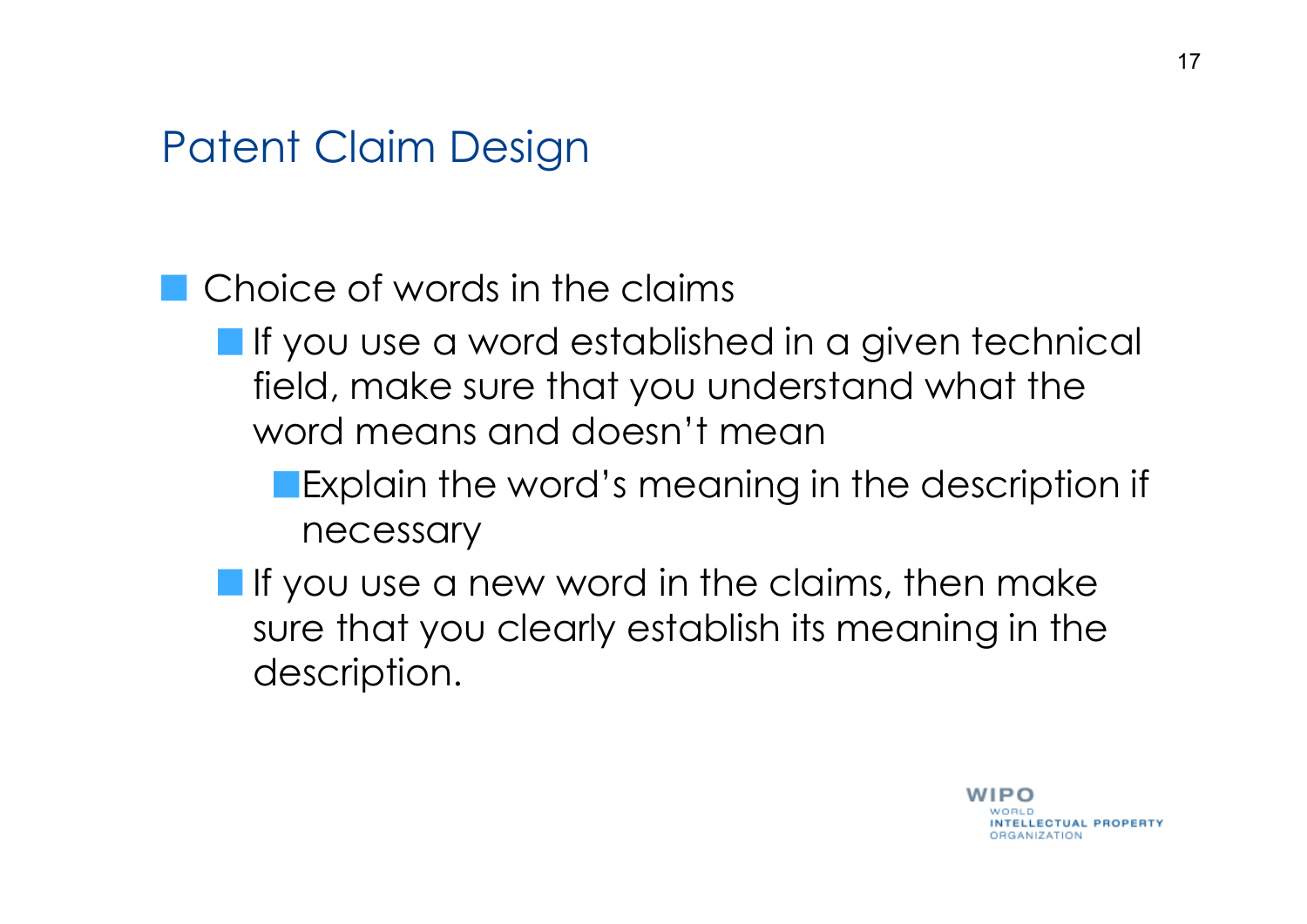Choice of words in the claims **Avoid negative limitations in claims T** "a tire that is not solid" State limitations in positive terms **T** "a hollow tire" **Unless the limitation cannot be phrased in any** other manner **T** "a non-black color"

> IP O **INTELLECTUAL PROPERTY ORGANIZATION**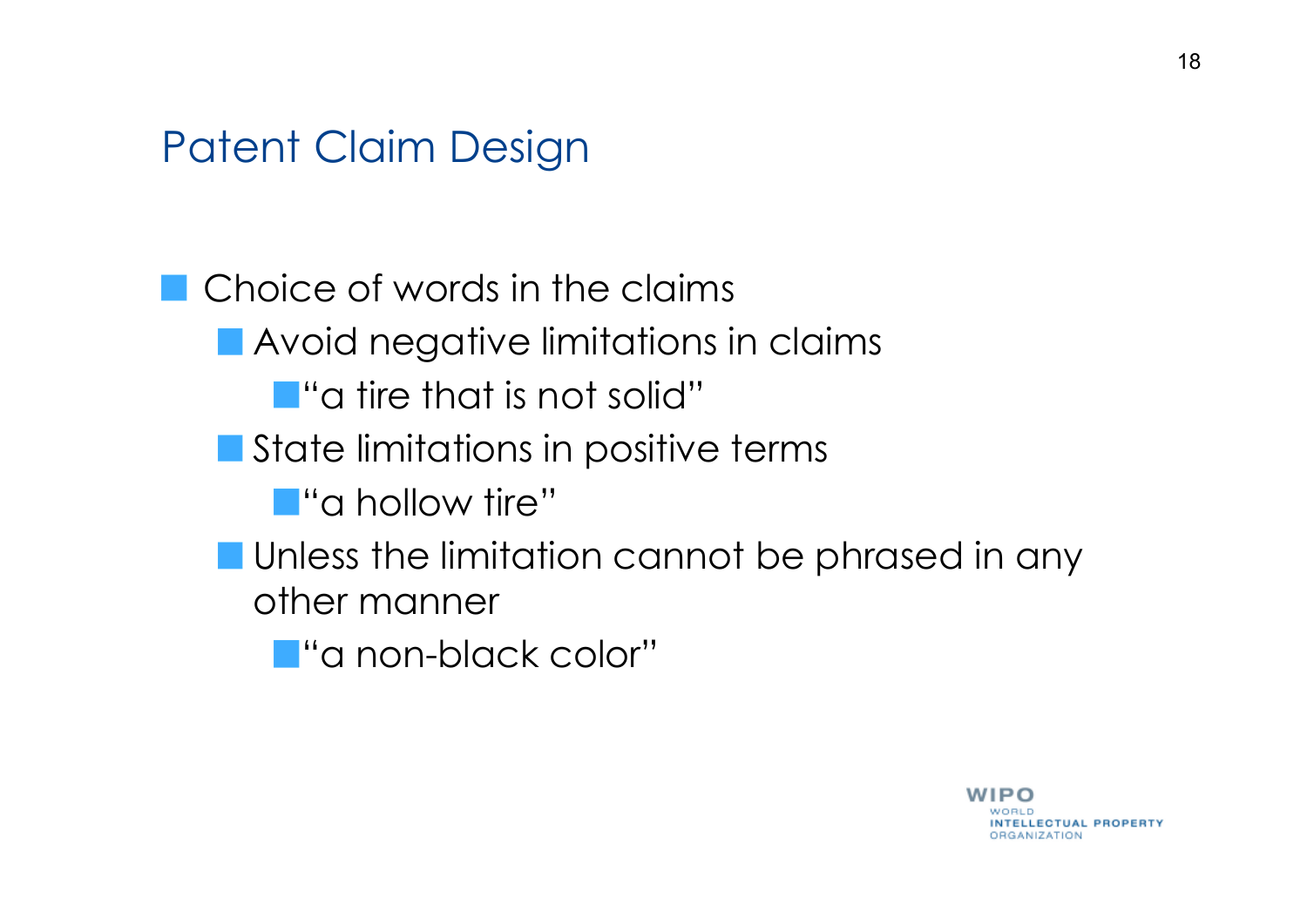The description must support the claim language

- Make sure every claim has adequate support in the specification
- **Nords and terminology should be consistent**
- **The You don't need to define terms already known in** the industry – if you're using them consistent with industry practice

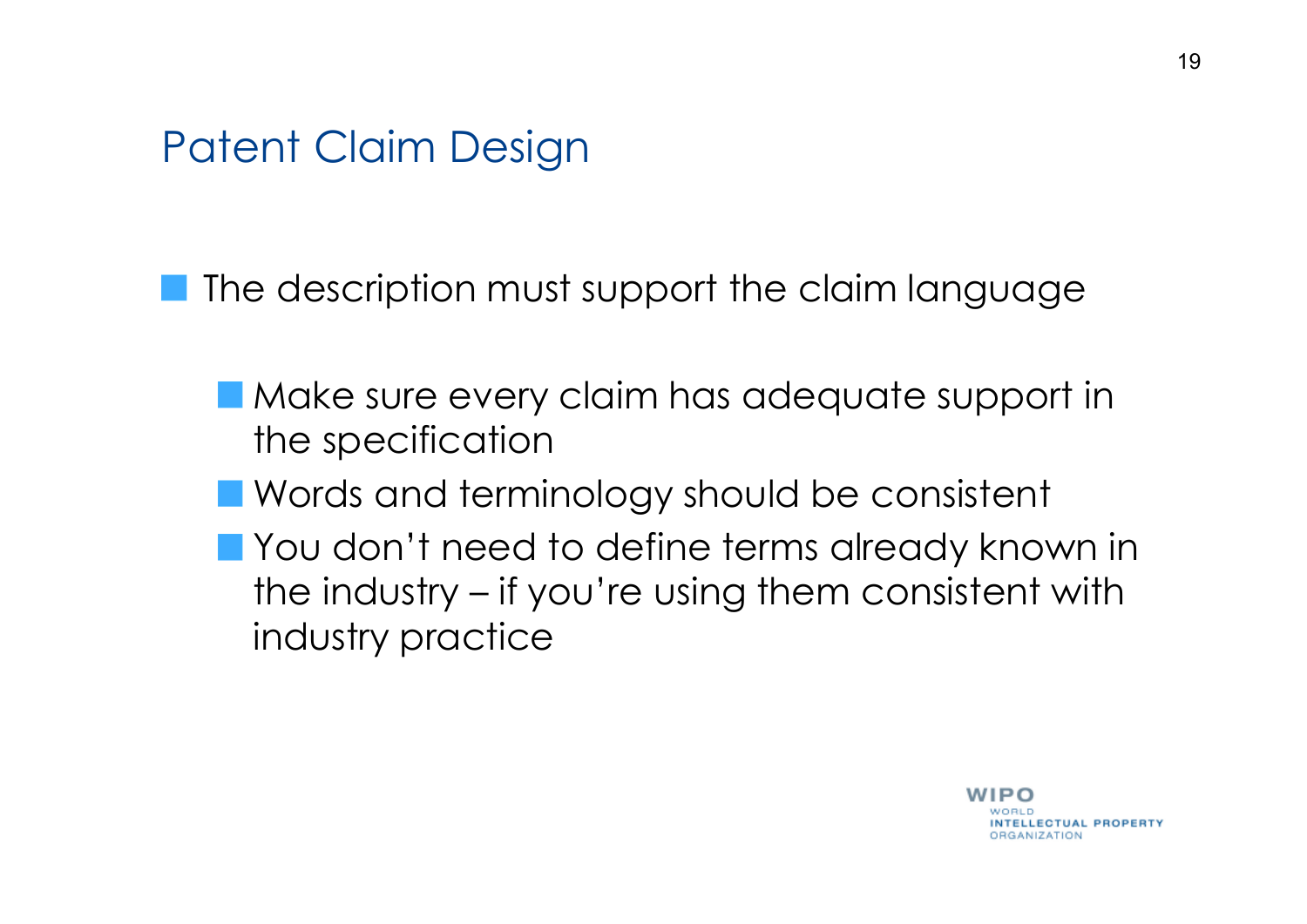- Claim variations/modifications of the invention
	- Think about variations or other *embodiments* of the invention
	- **Think like a potential competitor trying to avoid** the patent
		- Assume that the competitor has a piece of prior art that can knock out your broadest claim
	- **Incorporate alternative embodiments into the** description and claim them
	- **Alternative embodiments broaden protection**



**NTELLECTUAL PROPERTY** 

**RGANIZATION** 

WIPO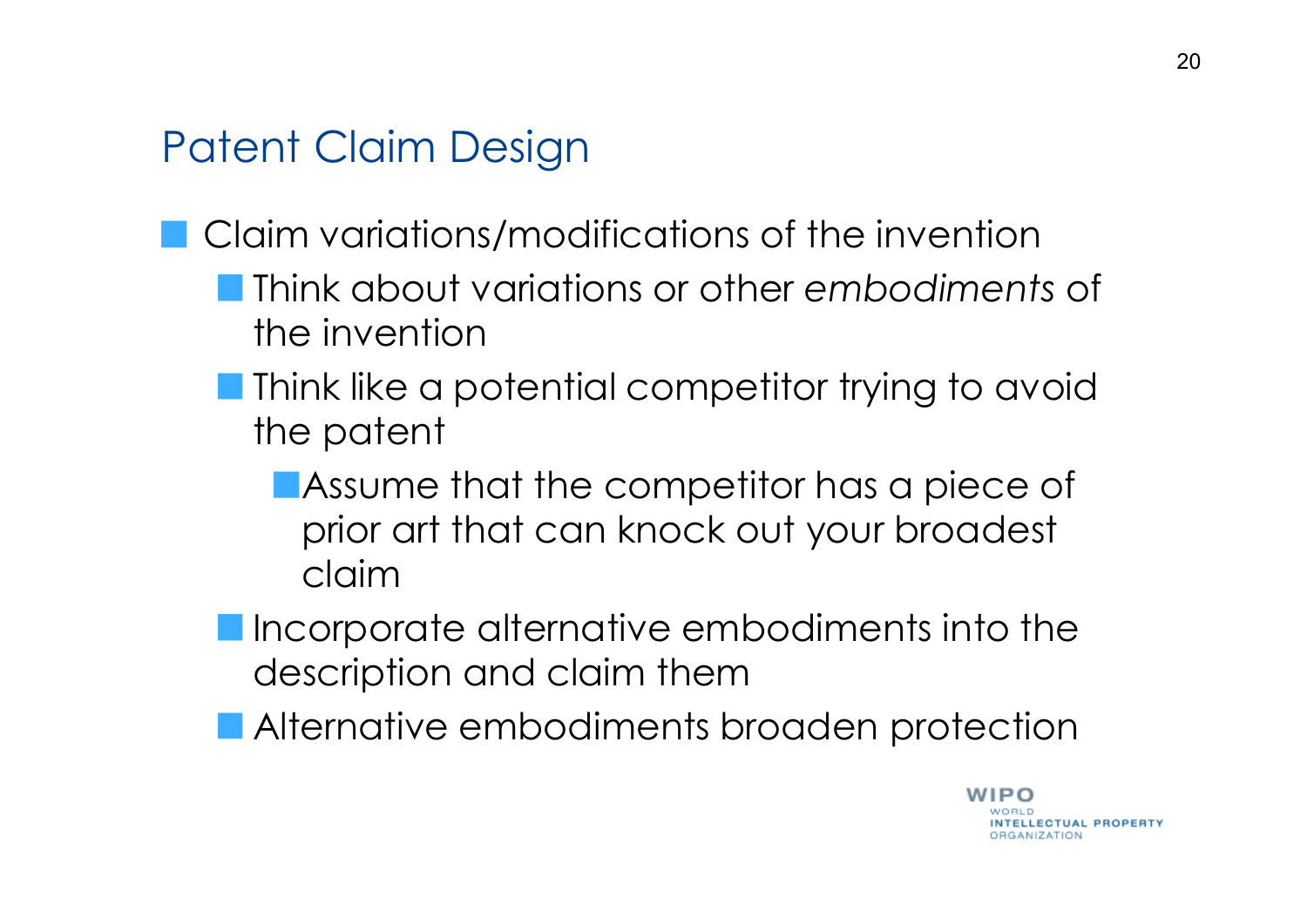### **Avoid unnecessary limitations**

**Delete all unnecessary limitations before filing** claims

**File only the limitations or essential technical** features necessary to recite the invention in its broadest patentable form in the broadest independent claim.

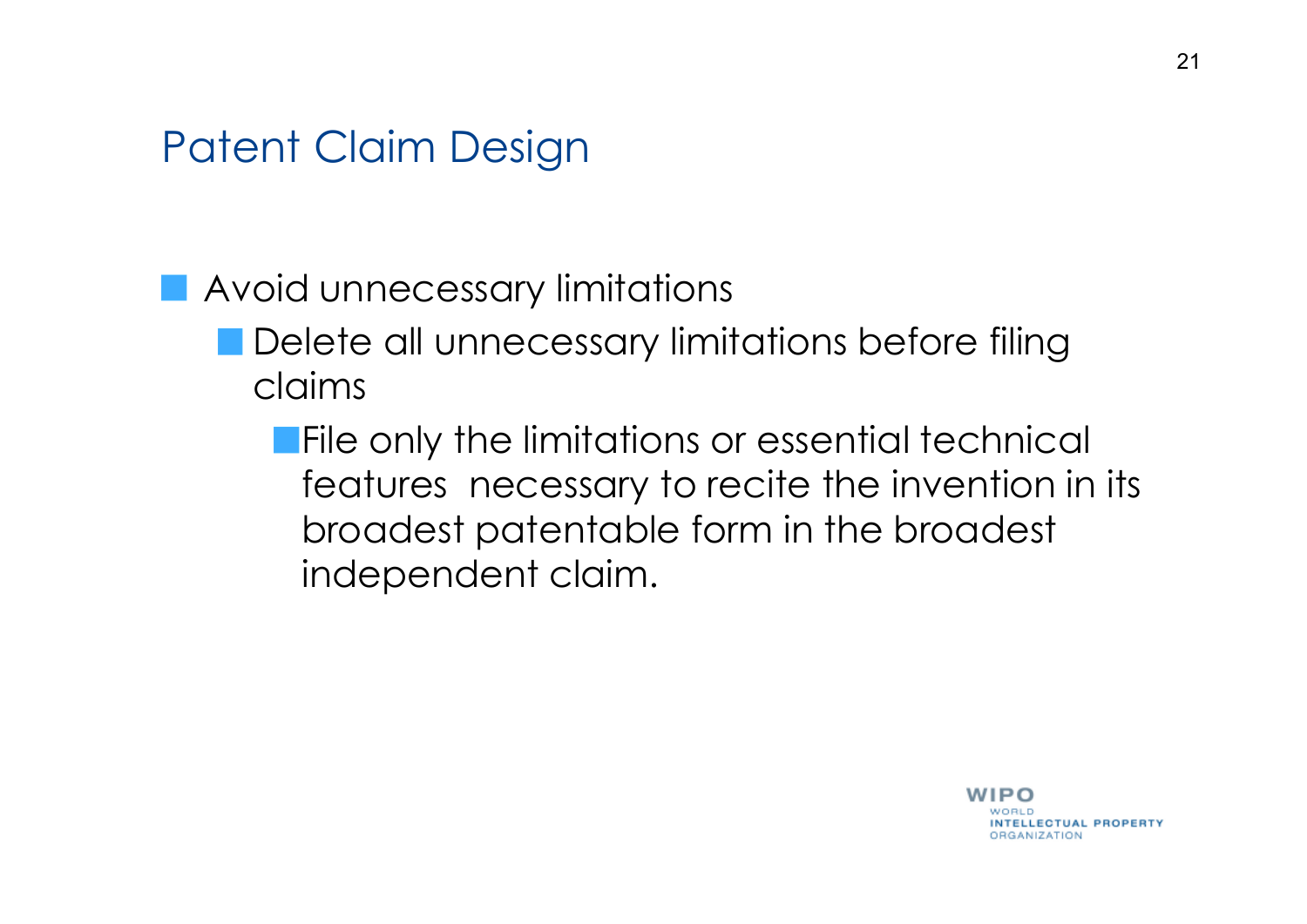- **If possible your claims should cover competing** products
- **But your claims must overcome the prior art** 
	- Be aware of related prior art
	- **Do not file claims that you know to be invalid**
	- I Ideal to draft a narrower claim than prior art but broader than competing (non-prior-art) products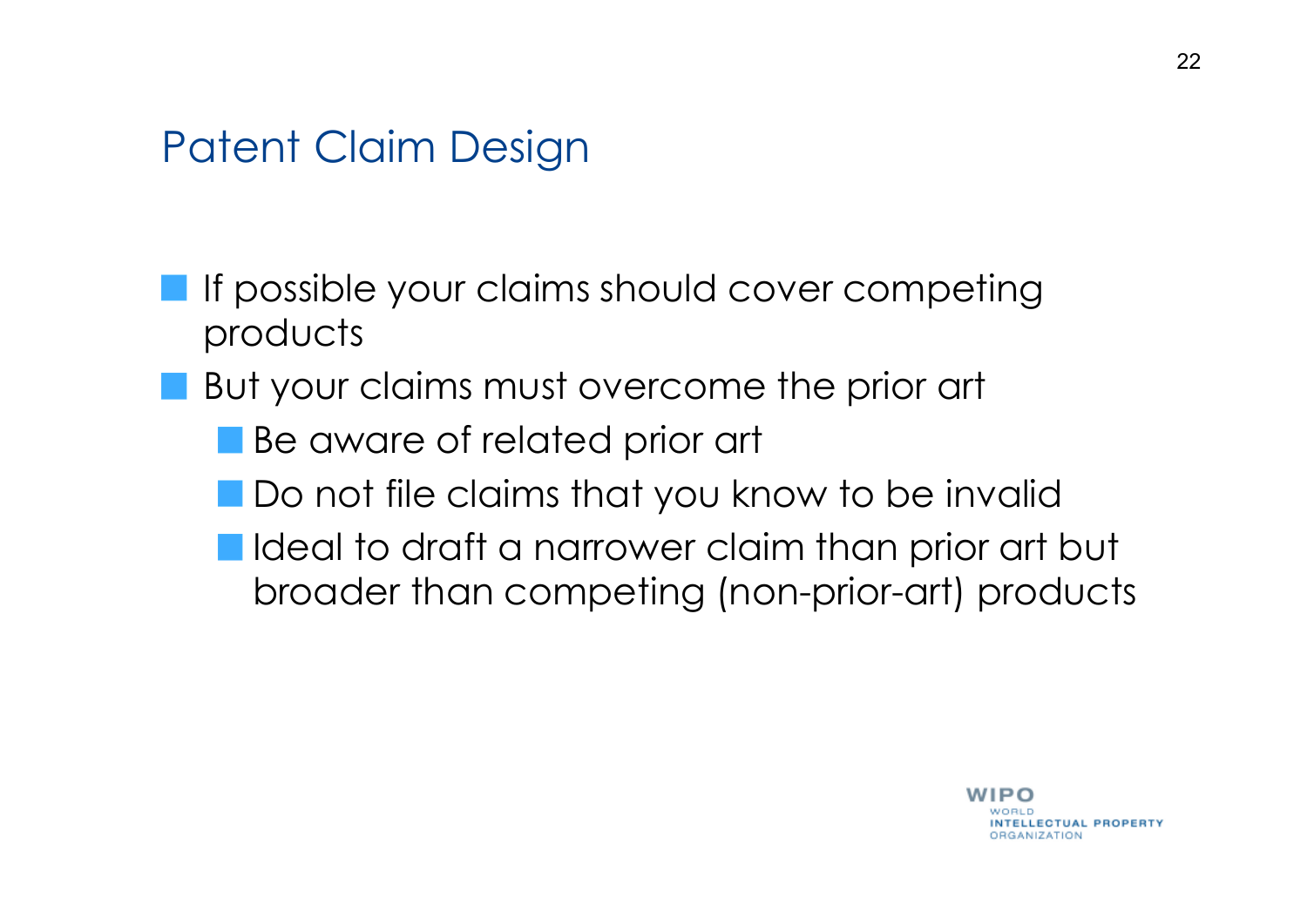**Use Multiple Claim categories for the same Invention** Useful to get broadest possible protection Some competitors will infringe device claims but not method claims and vice versa **Don't include every type of claim just for the sake** of inclusiveness – use your judgment

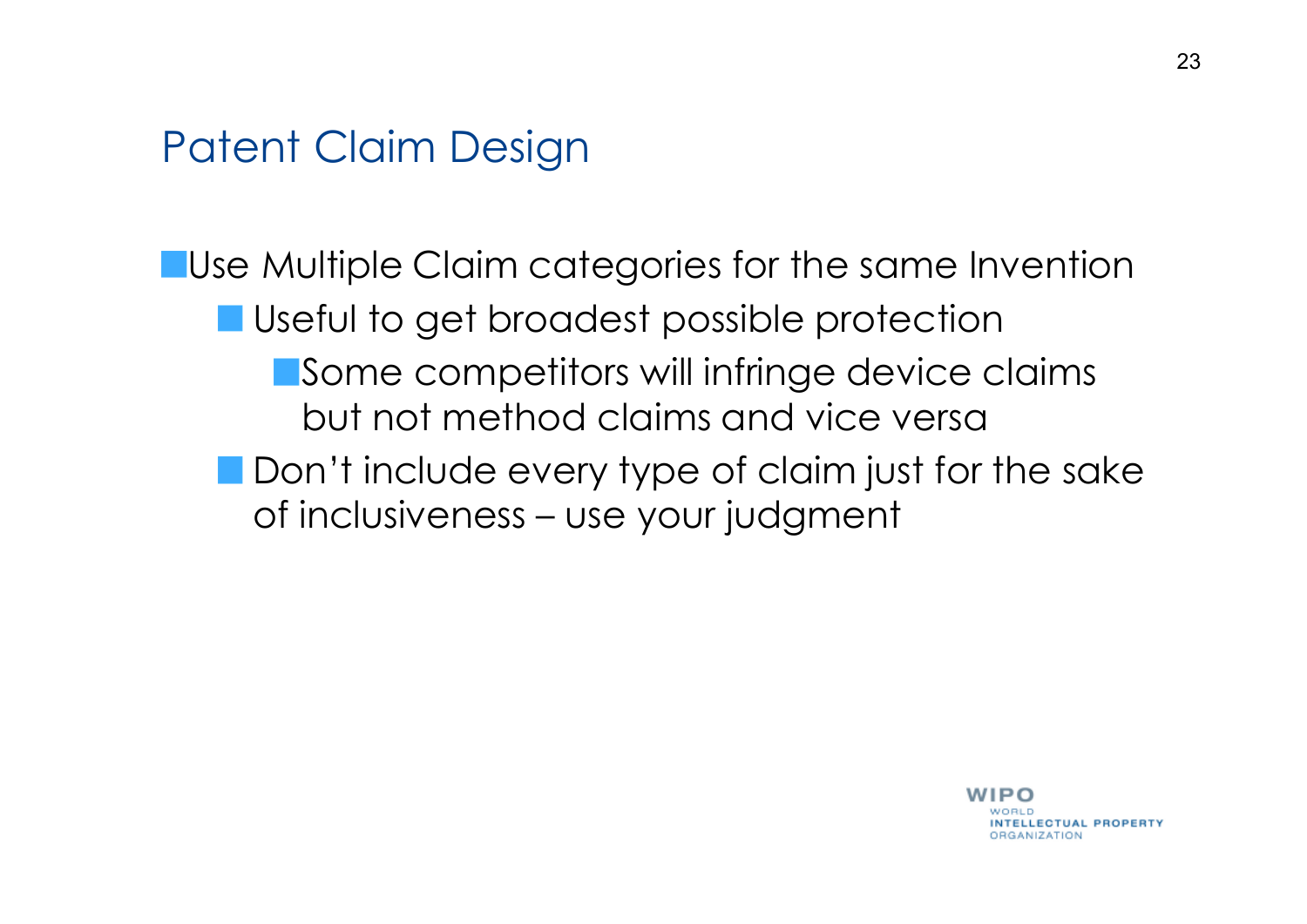# Category of claims



**INTELLECTUAL PROPERTY** © Katzarov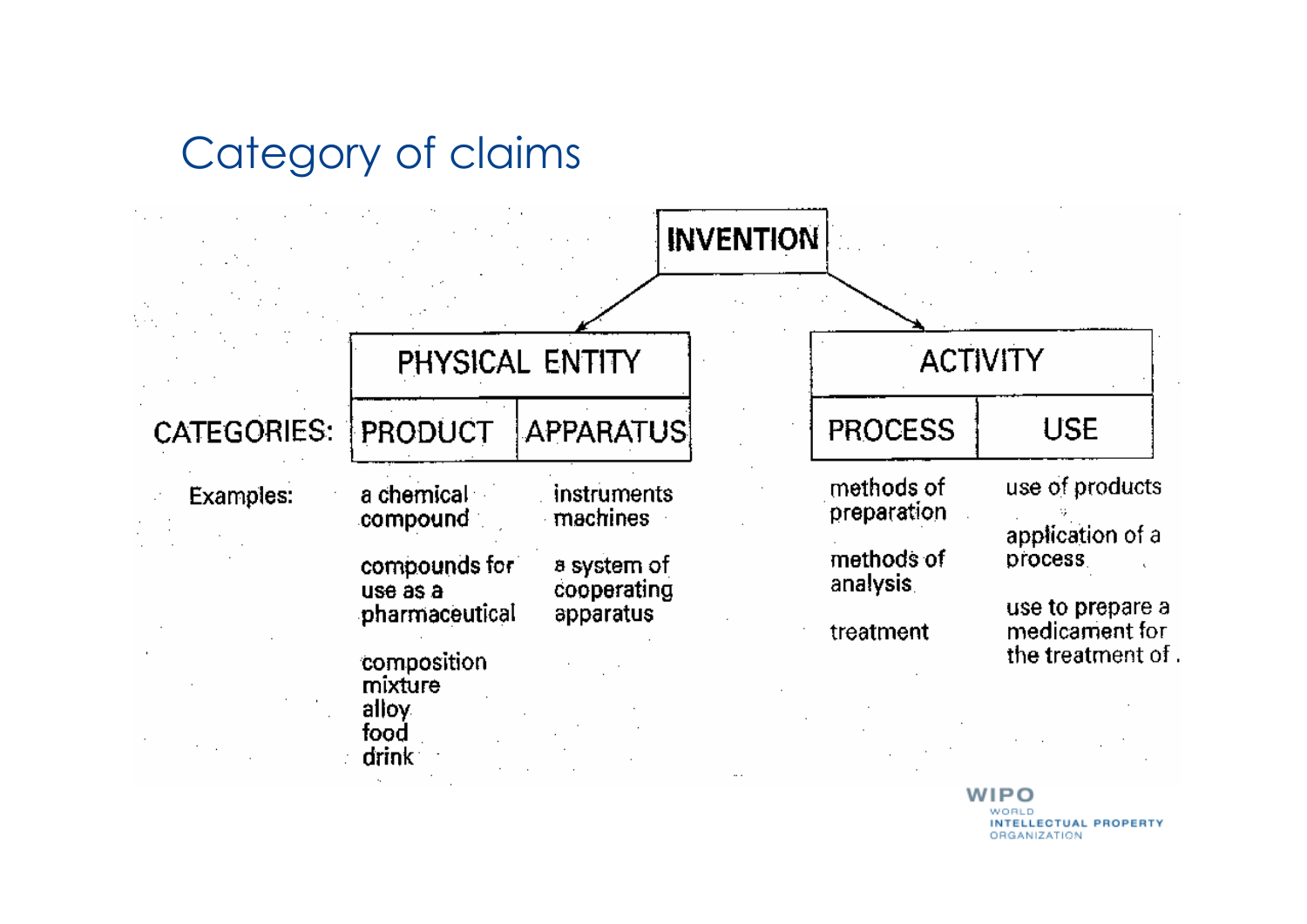Theory of the Patent Claim

#### **Always think about who is the infringer?**

### **DON'T MAKE YOUR CUSTOMER THE ONLY POSSIBLE INFRINGER.**

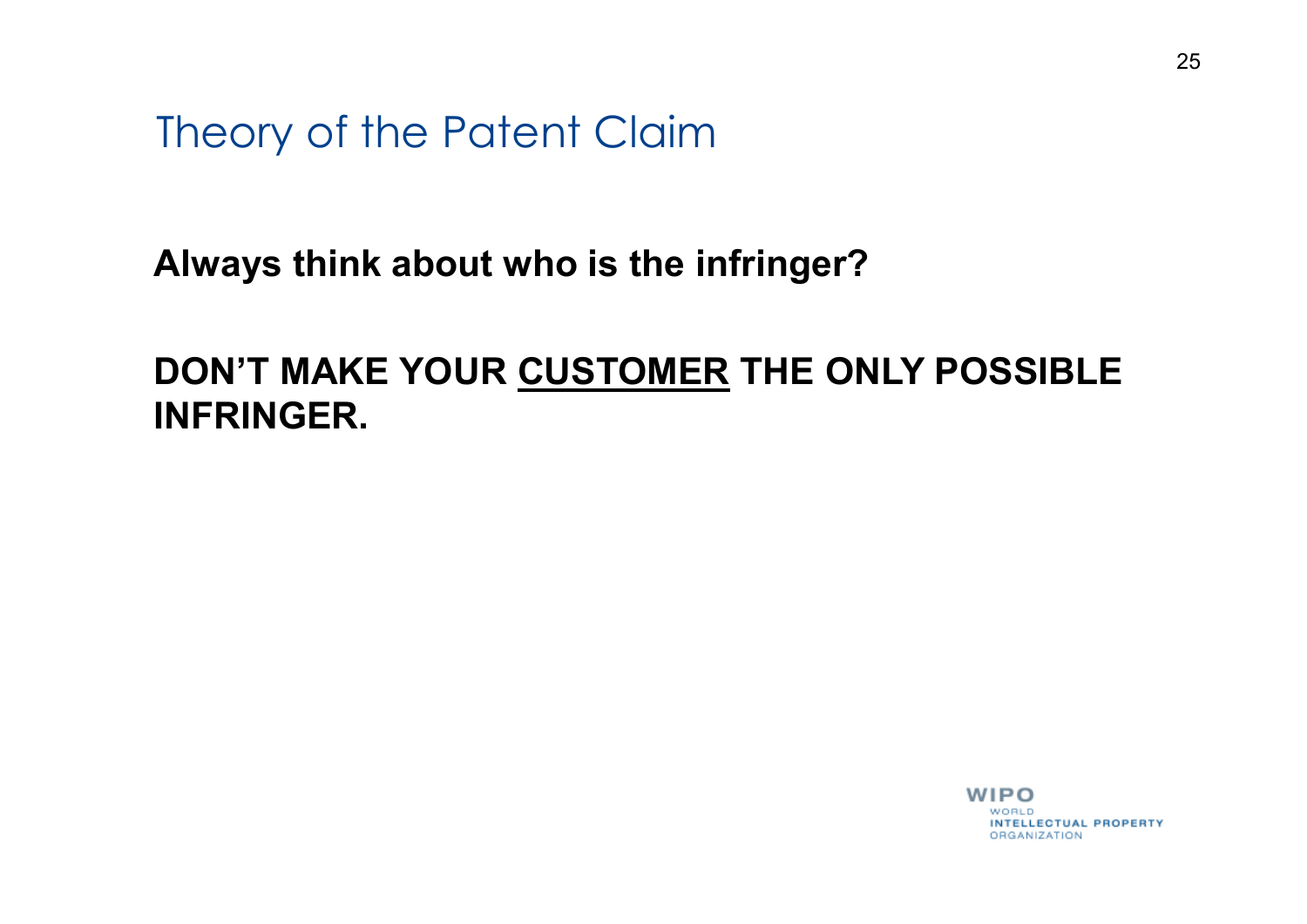Narrowing a patent claim during prosecution

- **Add new elements to the claims and/or**
- **Add new limitations to existing elements**
- **All new additions must be supported by the** description – as filed
- **Consider all relevant options in amending a** claim

**No the least harm possible** 

**The client should understand the implications of** any claim amendments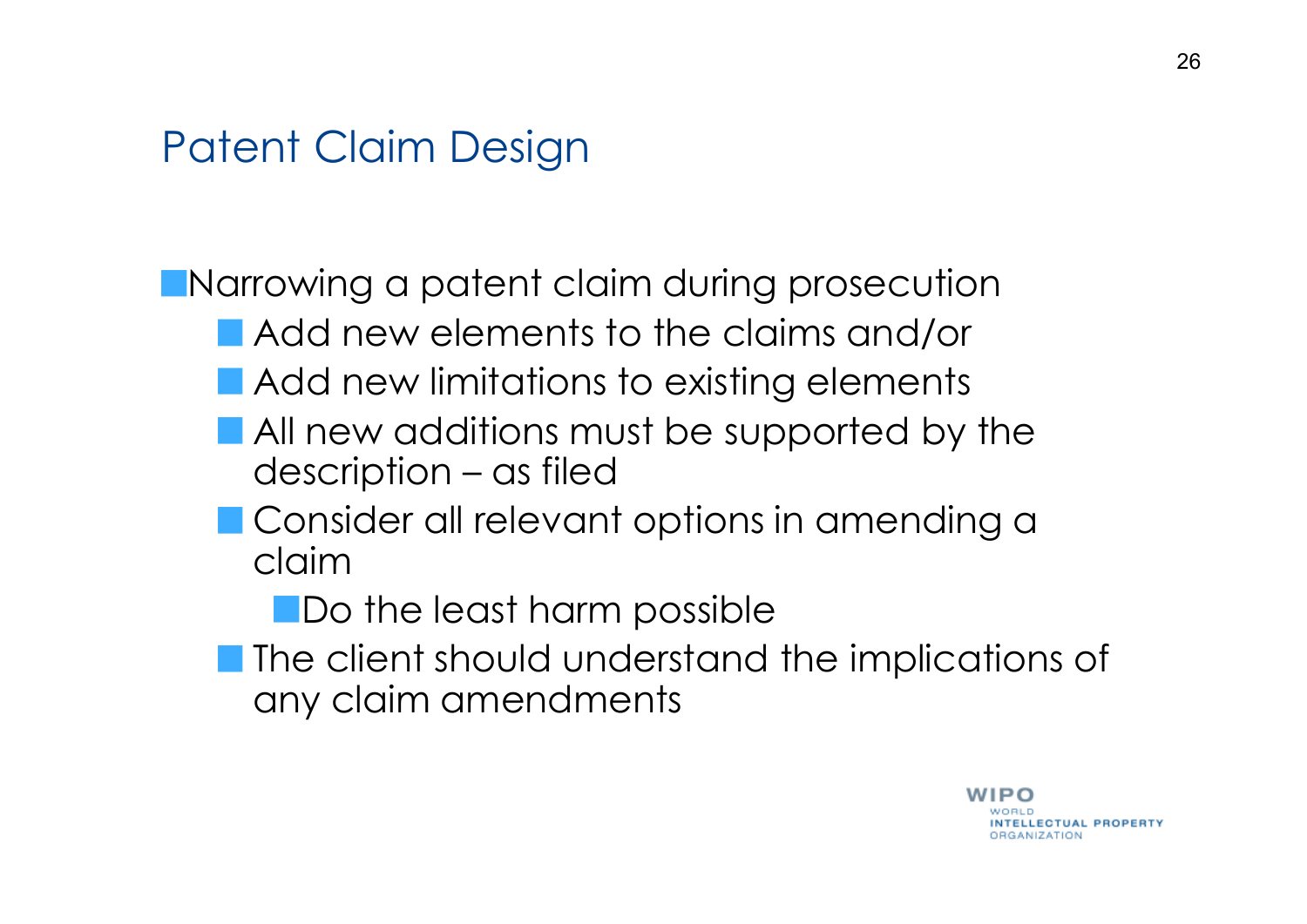**Example** 

- 1. (Amended) An apparatus, comprising: a pencil;
	- an eraser attached to one end of the pencil; [[and]]
	- a light attached to the center of the pencil; and

a removable cap attached to one of end of the pencil.

> WIPO **INTELLECTUAL PROPERTY ORGANIZATION**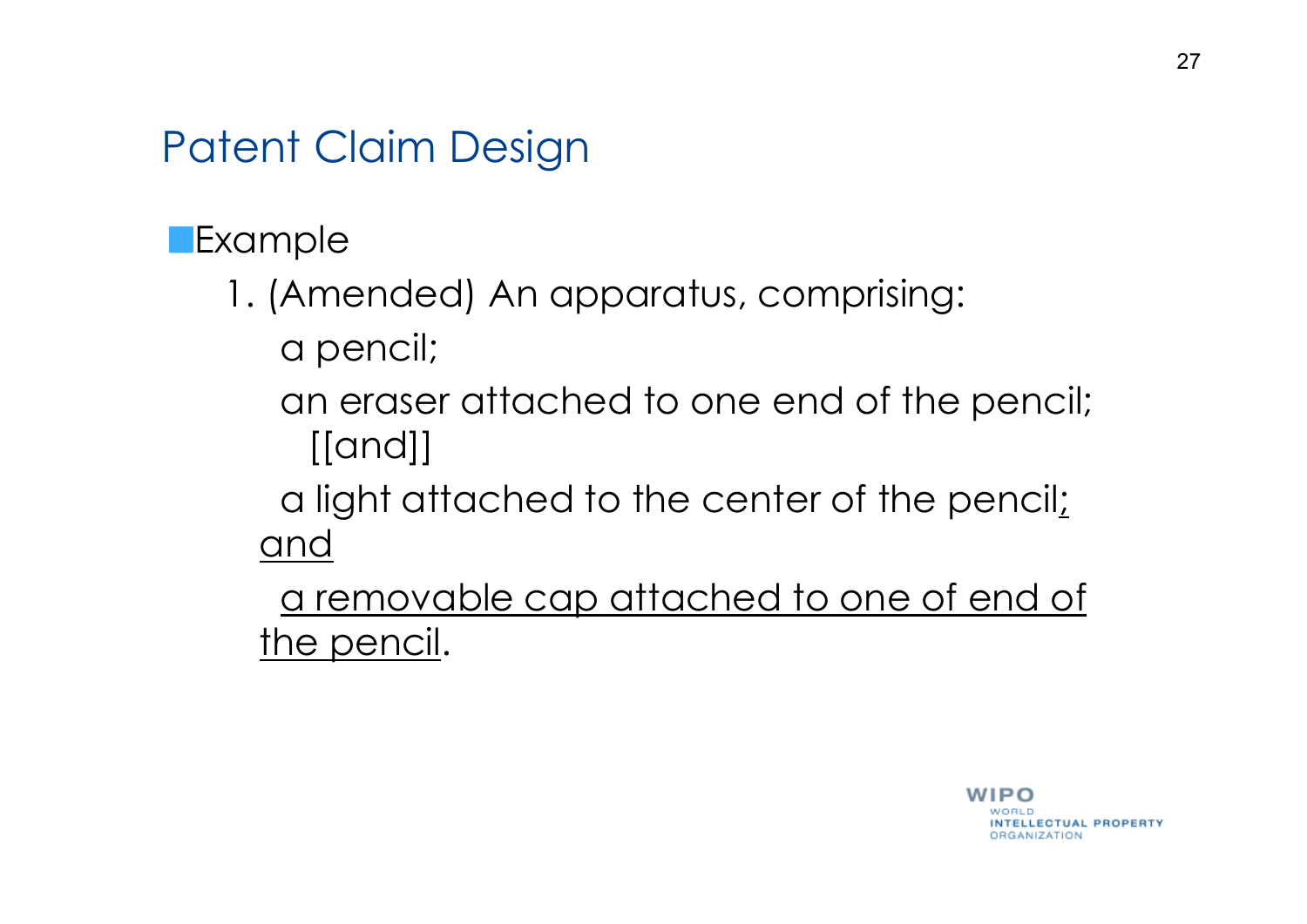**Claims & Exclusions from Patentability** 

- Most jurisdictions explicitly exclude certain types of inventions from patenting
- **The patent agent can sometimes simply re-word** a claim to bring it from an unacceptable invention class to an acceptable one

**TIP:** Be prepared to fight for the patentability of certain types of inventions.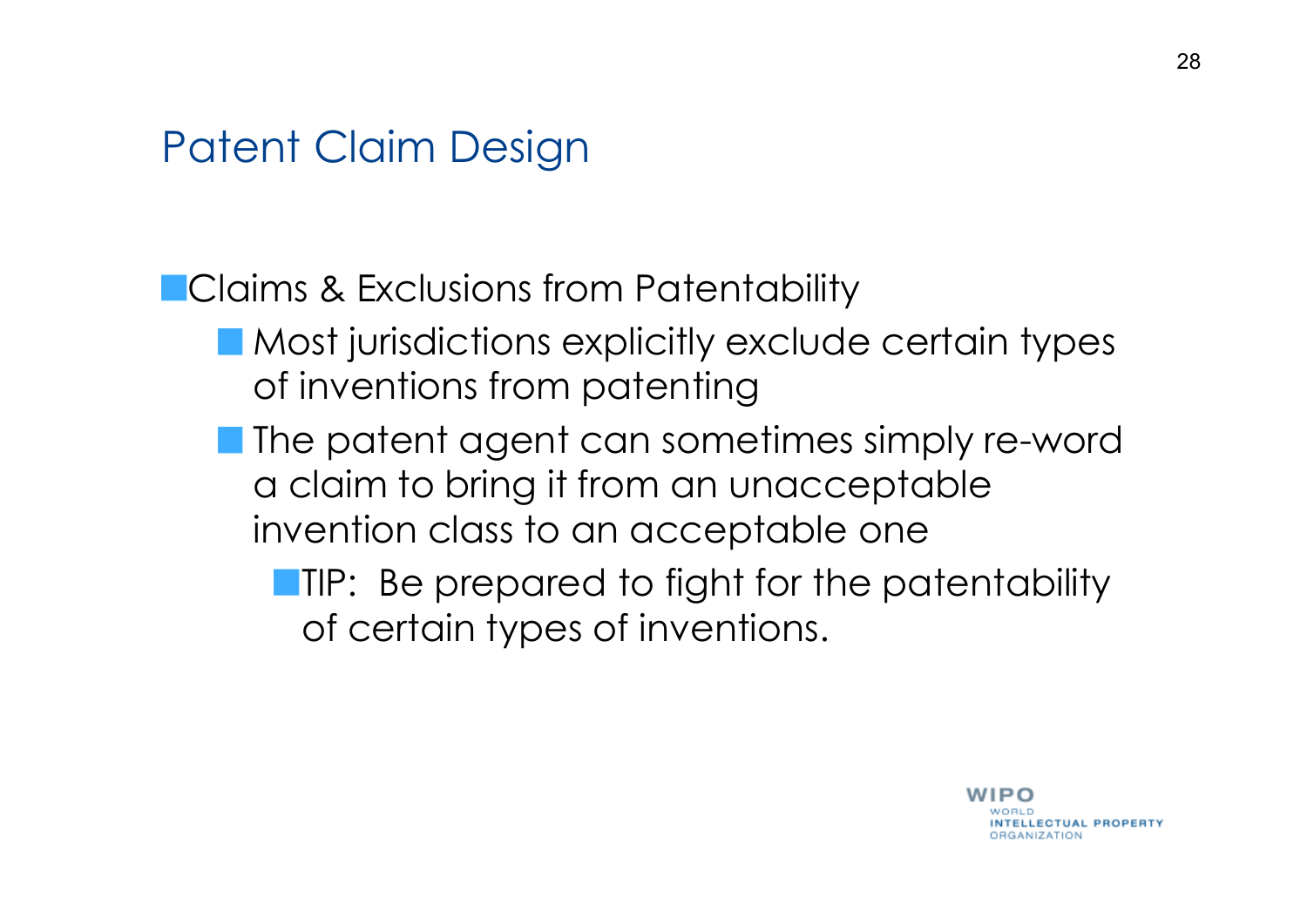### **Claims & Exclusions from Patentability**

- **Ex.** Strict rules exist in the biotechnology practice area due to public concern about patenting life and due to various moral concerns.
- **However, thousands of biotechnology patents** exist because patent agents have drafted claims that avoid the exclusions to patentability.
- **Ex: Methods of treating the human body are** excluded from patentability in certain jurisdictions but not « Swiss Type of claims ».

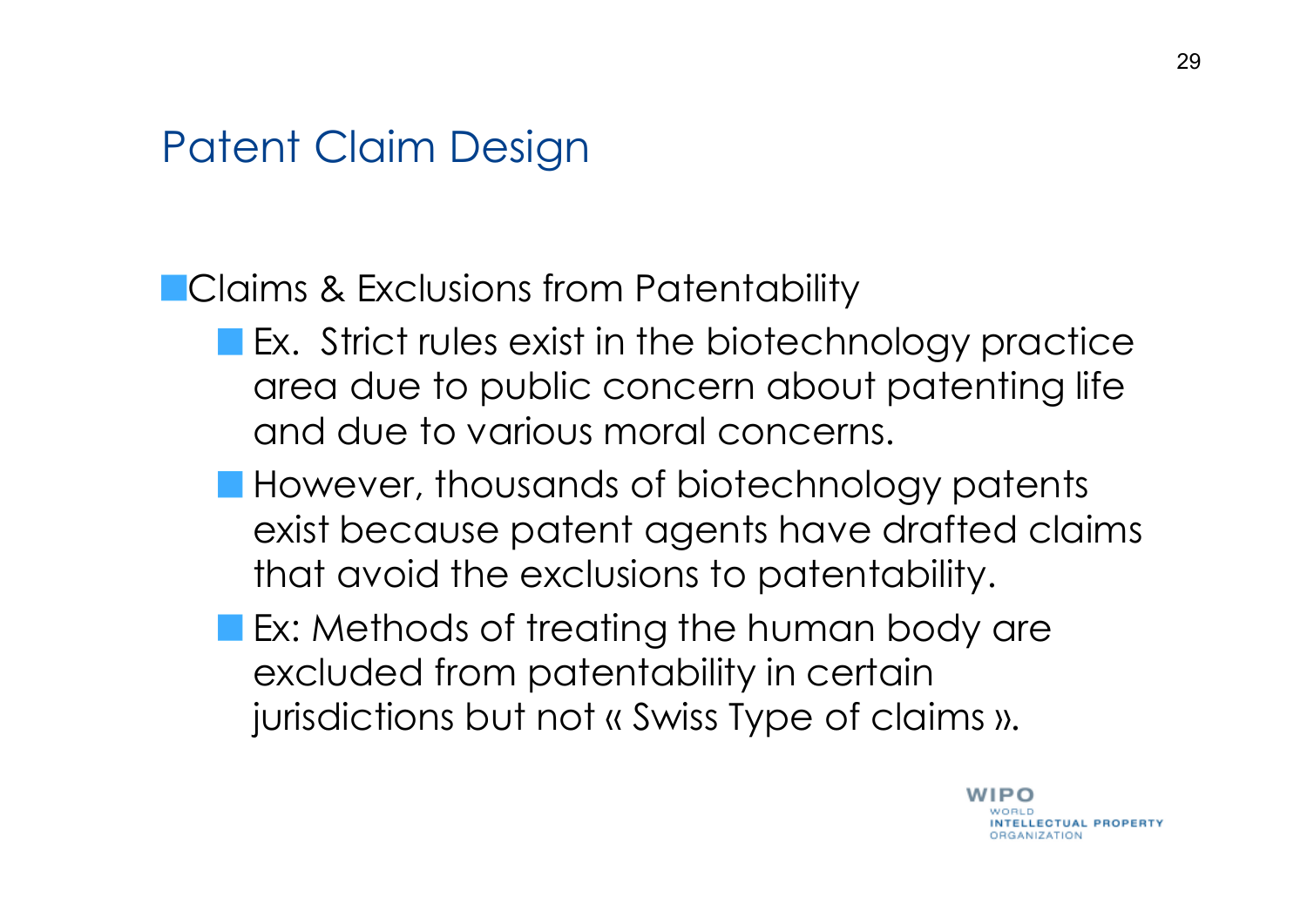### Methods of treatment claims - EP

Aim: to alleviate the health of a patient.



### EX:

A method of treating diabetes characterized in that insulin is sequentially injected to a patient in need thereof, and the blood glucose is controlled.

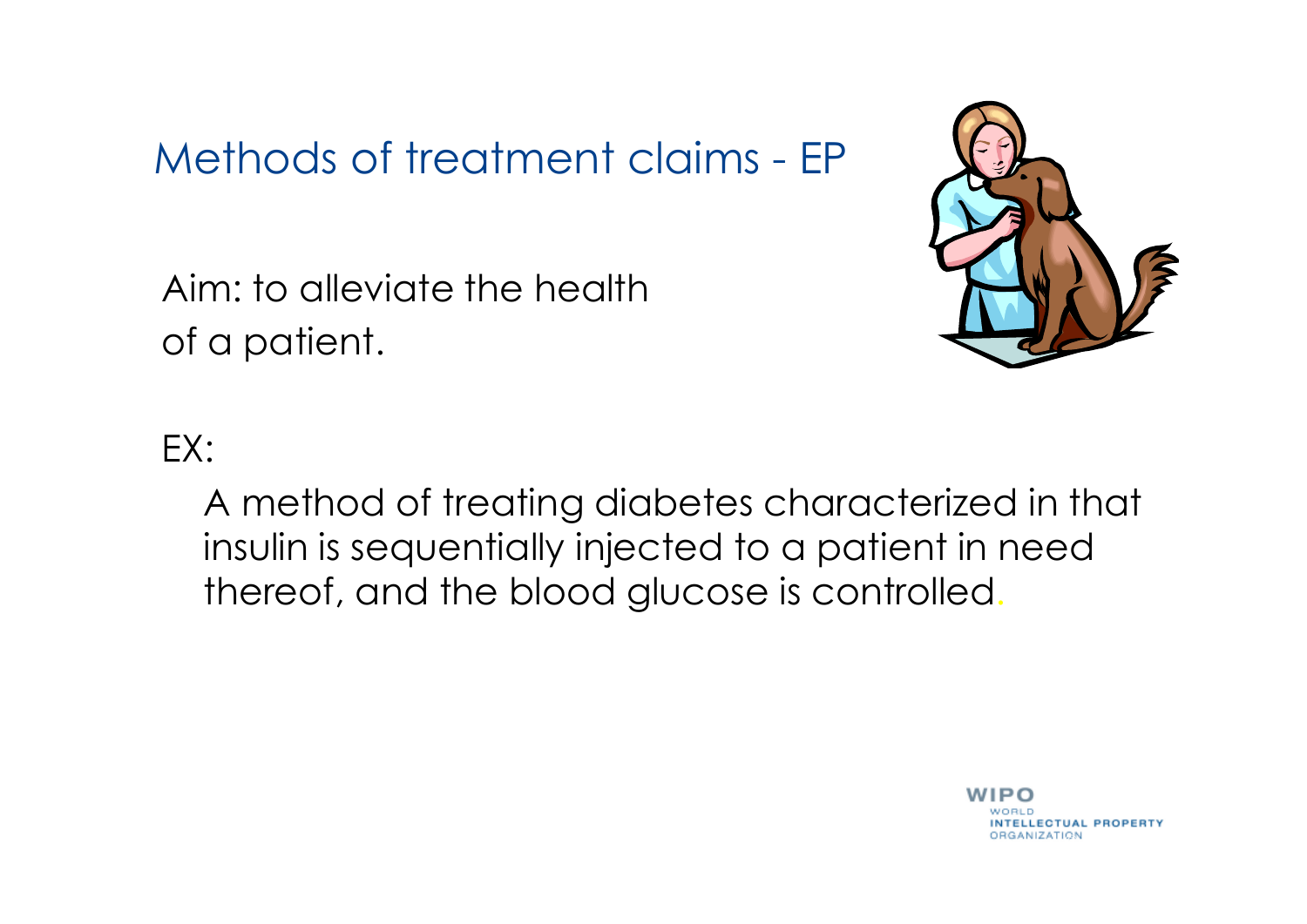Medical use claim - EP

Aim: to circumvent the interdiction. EX:

- Compound X for use in a method for treating diabetes in a patient in need thereof. (formerly the Swiss type of claim)

- Use of compound X in the manufacture of a medicament for the treatment of diabetes.



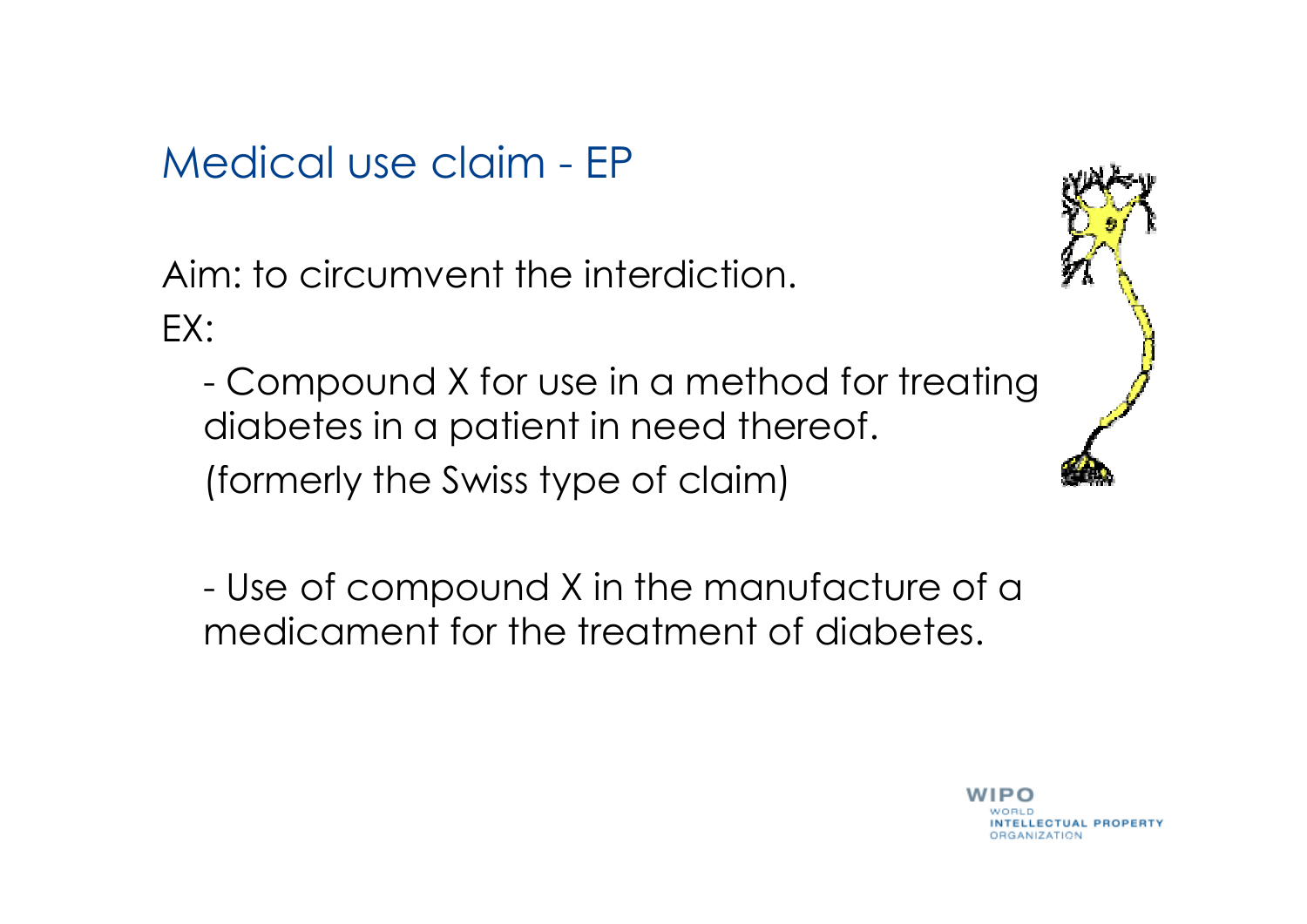**At least one claim in the application should read on** what the client is actually doing

- Defending the client's products against infringement may be difficult otherwise
- **Patent marking is also difficult**